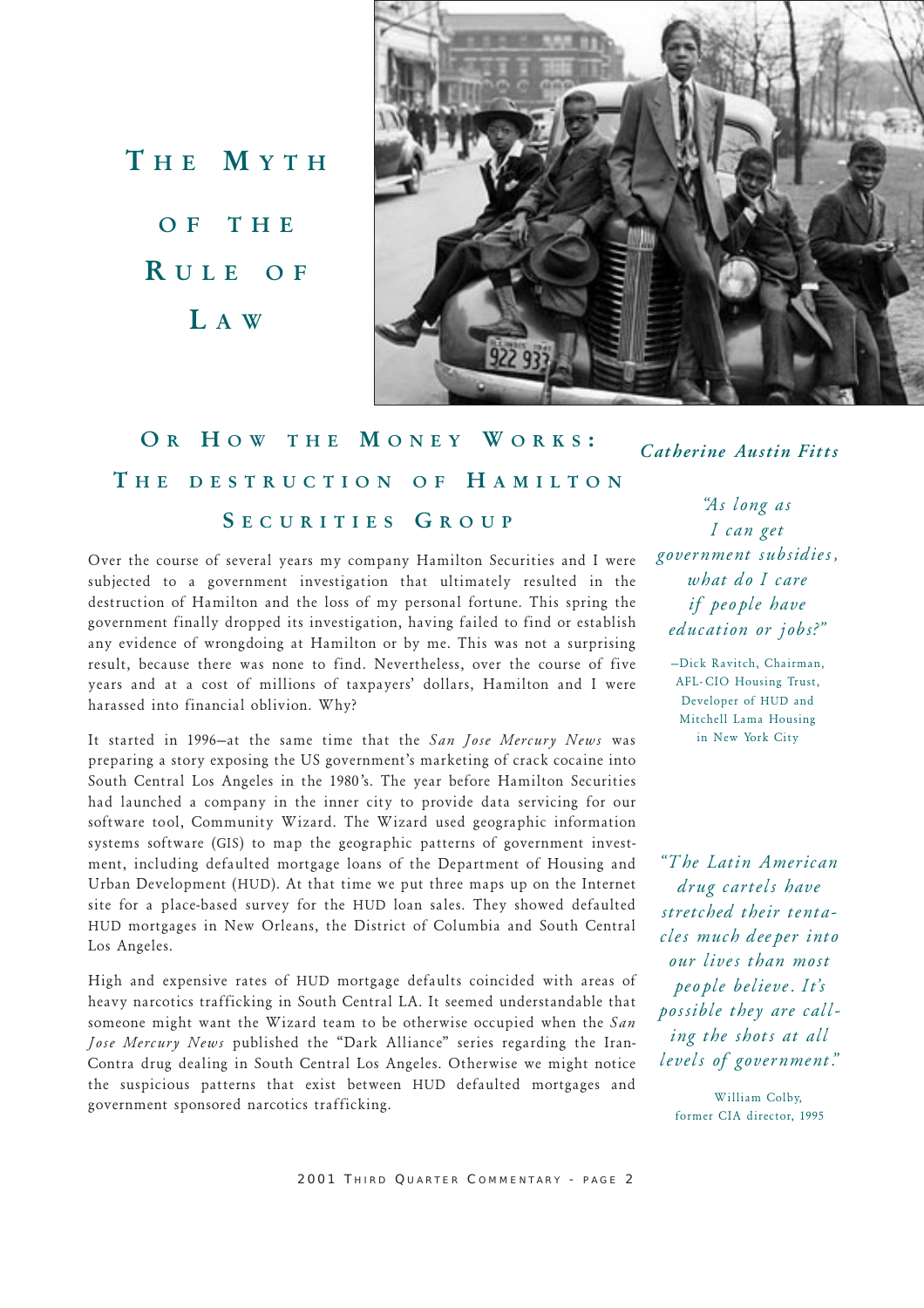After initial efforts to shut us down failed, a team of investigators working for the Department of Justice (DOJ) seized our office and destroyed our software tools and databases. If Wizard and supporting databases had not been stolen or ordered wiped clean from our computers, it would have linked national housing data to local housing data. It would have linked the databases on local housing down to the street address and local mortgage originations to the data on pools of housing tax-exempt bond and mortgage securities whose credit was backstopped by FHA and Ginnie Mae at HUD.

Wizard may have revealed that allegations that some US-guaranteed mortgage securities were fraudulently issued and were illegally draining HUD's reserves merited serious investigation. Was it possible that the US Treasury and the Office of Management and Budget (OMB) were operating HUD as a slush fund to illegally finance black budget operations? The possible securities fraud implications would be without precedent. Were covert operations and political graft the political raison d'être for HUD's existence?

The targeting of Hamilton and Fitts stopped in 2001. The final attempt to frame me was closed after 18 audits and investigations and a smear campaign that reached into every aspect of my professional and personal life. Years of hard evidence as to the baselessness of the government's goals and the criminality of its conduct had been ignored. The corruption of the courts, lawyers and the Department of Justice had become painfully visible, then predictable, then comical. The flood of federal credit, subsidies and contracts bought off everyone around us and showed what happens when human greed and the need for safety mixes with cheap money.

WAS IT POSSIBLE THAT THE US TREASURY AND THE OFFICE OF MANAGEMENT AND BUDGET (OMB) **WERE** OPERATING HUD AS A SLUSH FUND TO **ILLEGALLY FINANCE** BLACK BUDGET OPER ATIONS?

Several things helped to finally bring relief. In 2000, we began to put all documentation on a website (http://www.solari.com) thus creating a pool of evidence freely available to reporters, editors and readers. A second factor was that a great deal of money was unaccounted for from the US Treasury. This now totals over \$3.3 trillion based on General Accounting Office (GAO) reports. The notion that the US Treasury, OMB and DOJ might be capable of significant fraud was gaining credibility in the investment community. A handful of courageous reporters published stories about what was happening.

However, in a deeper sense, the targeting started long ago when narcotics trafficking and HUD fraud destroyed the Philadelphia neighbourhood where I grew up. It was then, as a young person, that I learned that the law was a tool of coercion-that there was no rule of law. It is a terrible truth. As a white, AngloSaxon protestant I had been counting on the rule of law to protect me. I found, instead, that it is a powerful myth which has fuelled great wealth for those who run and rule the economy-both legal and illegal. The rule of law is the basis of liquidity. That is why so much time and money goes into sustaining the myth.

Capital gains are highest for those who can combine liquidity, the value creation of stock price multiples, and the power of new technology with the high margins of narcotics trafficking, financial fraud and control of the Congress, the courts and the enforcement agencies to create and protect markets. Transaction costs rise and market multiples fall as the myth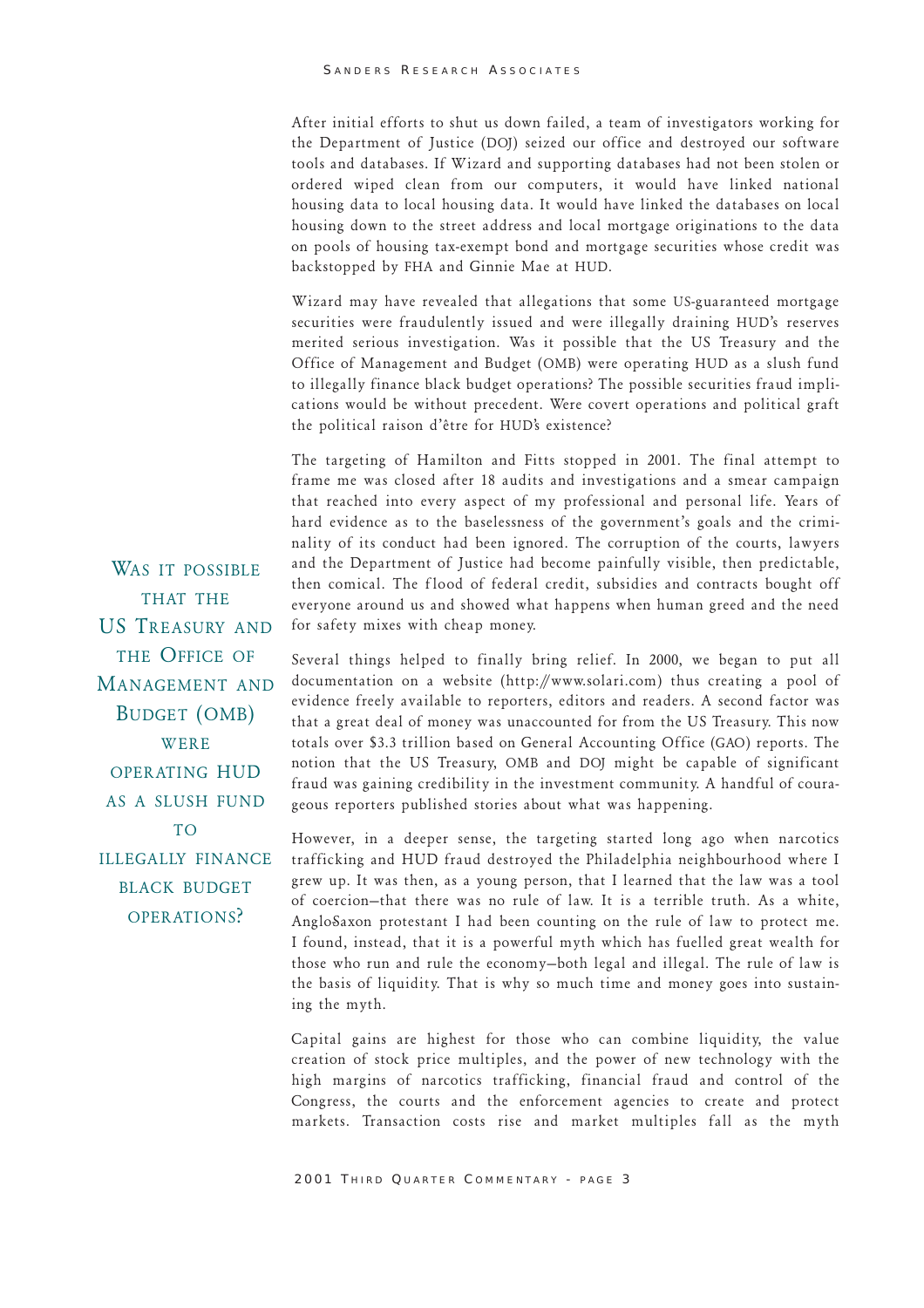deteriorates. The destruction of Hamilton Securities is a case study in the disintegration of the myth of the rule of law. As that disintegration debases the treasuries and currencies of nations and destroys the equity of communities, it is making its way to your door one way or another.

#### WHY TARGET HAMILTON SECURITIES?

For years rumours circulated that the National Security Council was managing narcotics trafficking directly from the White House under the direction of Oliver North and Vice President George Bush as part of an operation that came to be known as Iran-Contra. The story never seemed to catch on. It was unthinkable to most Americans that the White House was marketing drugs wholesale to be retailed to their children in order to pursue a foreign policy objective. No major media business could carry the story if it meant all the drug money pulled out of their stock. A sell off like that could kill a business over night. The truth is that the inability of America to come to grips with the Iran-Contra disclosures about narcotics trafficking by the US government indicated the extent to which our economy had become addicted to drug profits.

THE RULE OF LAW IS THE BASIS OF LIQUIDITY. THAT IS WHY SO MUCH TIME AND MONEY GOES INTO **SUSTAINING** THE MYTH.

# A note from our founder on Iran-Contra

In the mid 80s two covert operations of the American government overseen by the National Security Council of the Reagan administration and sanctioned by the highest levels of political authority were exposed. These were the illegal sale of weapons to Iran and the provision of convert aid to the Contra insurgency in Nicaragua in violation of a Congressional vote banning such aid. An independent counsel was appointed to investigate the matter. The investigation resulted in no fewer than fourteen individuals being indicted or convicted of crimes. These included senior members of the National Security Council, the Secretary of Defence, the head of covert operations of the CIA and others. After George Bush was elected president in 1988, he pardoned six of these men. The independent counsel's investigation concluded that a systematic cover- up had been orchestrated to protect the president and the vice president.

The sheer breadth of the covert operations was stunning. Indeed, it involved not only arms sales to Iran but also the solicitation of funds from third party governments as well as from wealthy Americans to pursue a foreign policy agenda in Central America that was not only controversial but illegal. During the course of the independent counsel's investigation, persistent rumours arose that the administration had sanctioned drug trafficking as well as a source of operational funding. These charges were successfully deflected with respect to the independent counsel's investigation, but did not go away. They were examined separately by a Congressional committee chaired by Senator John Kerry, which established that the Contras had indeed been involved in drug trafficking and that elements of the US government had been aware of it.

It was not until Gary Webb's Dark Alliance exposé originally published in the San Jose Mercury News that the government's links to drug trafficking in the United States became established beyond a reasonable doubt. This in itself is curious, because Webb was hardly the first investigator to document the links between American intelligence and narcotics. Alfred McCoy, writing in the 70s, had documented the involvement of the CIA and the military in heroin and opium trafficking in Southeast Asia. Indeed, narcotics had been a source of covert funding and political leverage for years, extending at least as far back as the invasion of Sicily during World War Two. In retrospect, what was so startling about Iran-Contra was the scale of the financing operations involved, which reached even into the American banking system and included various forms of financial fraud. This gave the operation a link to the scandals that enveloped the savings and loan industry in the late 80s. Most observers do not connect these apparently diverse events when in fact they are part of a whole.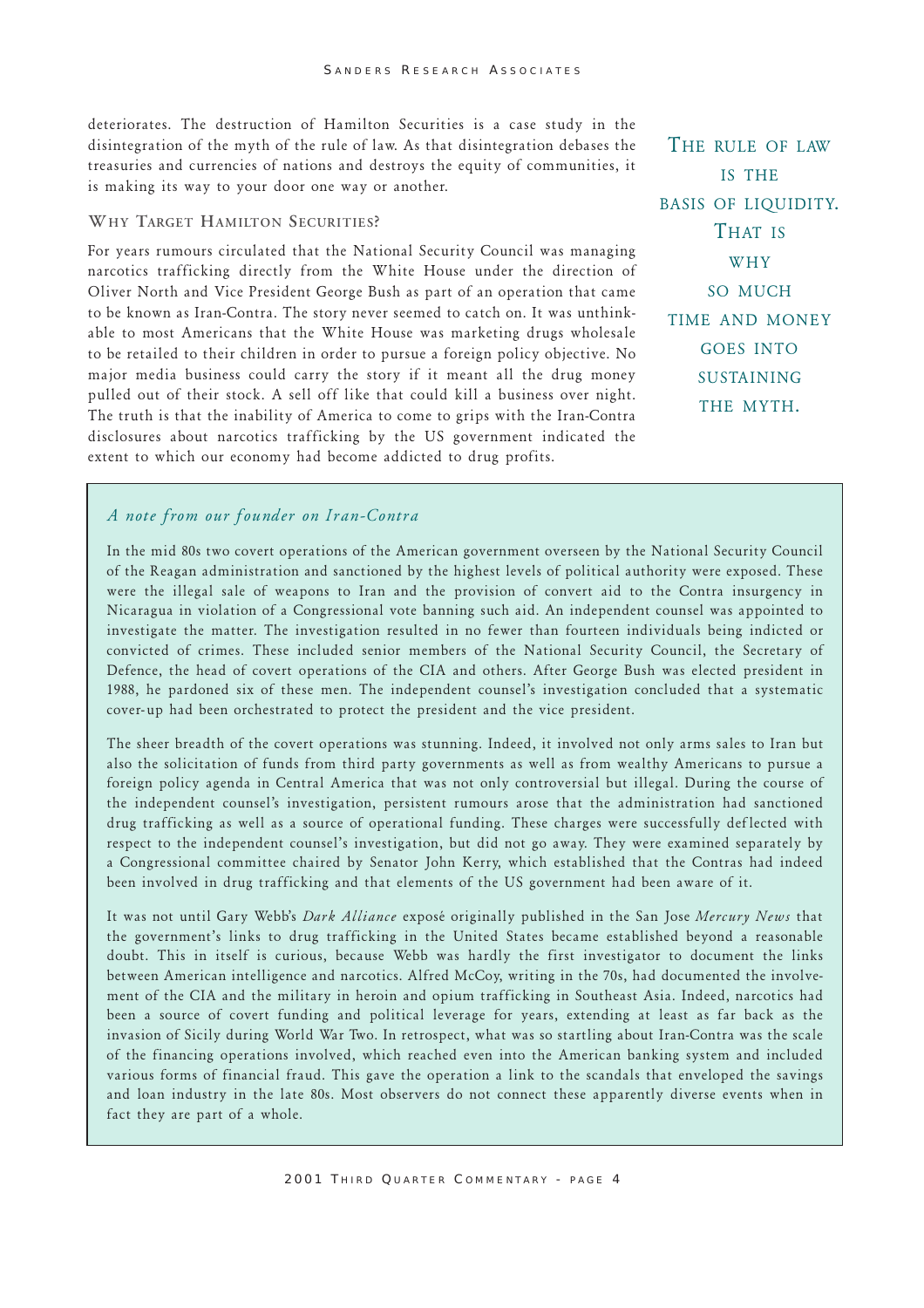#### SANDERS RESEARCH ASSOCIATES



When the Clintons arrived in Washington there were numerous efforts to investigate government narcotics trafficking and fraud. Sally Denton and Roger Morris probably got the closest. Their article on Mena was pulled by the Washington Post at the very last minute, eventually to run in Penthouse in the summer of 1995. But the journalist who finally broke through the nation's mass denial was Gary Webb. And he made it through thanks to the Internet a medium much harder to control than the broadcast or printed press.

In August of 1996, the San Jose Mercury News broke Webb's story of illegal narcotics dealing by the US government, targeting South Central LA with crack cocaine. The story was told from the point of view of Ricky Ross, the legendary dealer who built the market in South Central. And what an incredible story it was.

While the San Jose Mercury News was not a big deal inside the Washington beltway and in New York media circles, it was a very big deal to the new markets growing up on-line. It was known as having the finest website of any newspaper on the World Wide Web. Its location in Silicon Valley meant that the techies read it and took it seriously.

When the News broke the story in mid-August, the story was serialised in a relatively short form, as news has to be. What was different was that the News website crew took the time to scan in thousands of pages of supporting legal documents available to read or download from its website. By the time the various intelligence agencies and major media centres had organised and succeeded in shutting down the story and getting Gary Webb transferred and then essentially fired, a rich network of alternative and minority radio stations and internet news sites had downloaded the documents and covered the story.

All the kings horses and all the kings men could not put Humpty Dumpty back together again. Thousands of Americans had copies of the original documentation. The evidence was hard. The allegations were true. The story was now out of the control of the official reality cops. The Internet created a vehicle that was helping America come to understand that one of the most profitable businesses in America might not be run by black teenagers and Colombian warlords, but by representatives of their own government.

America wanted the Dow Jones up, and Hamilton Securities Community Wizard threatened to provide a hard link between Gary Webb's exposure of American intelligence's narcotics trafficking connections and money laundering. In the corridors of power, there was no contest. The Dow Jones won.



AT THE SAME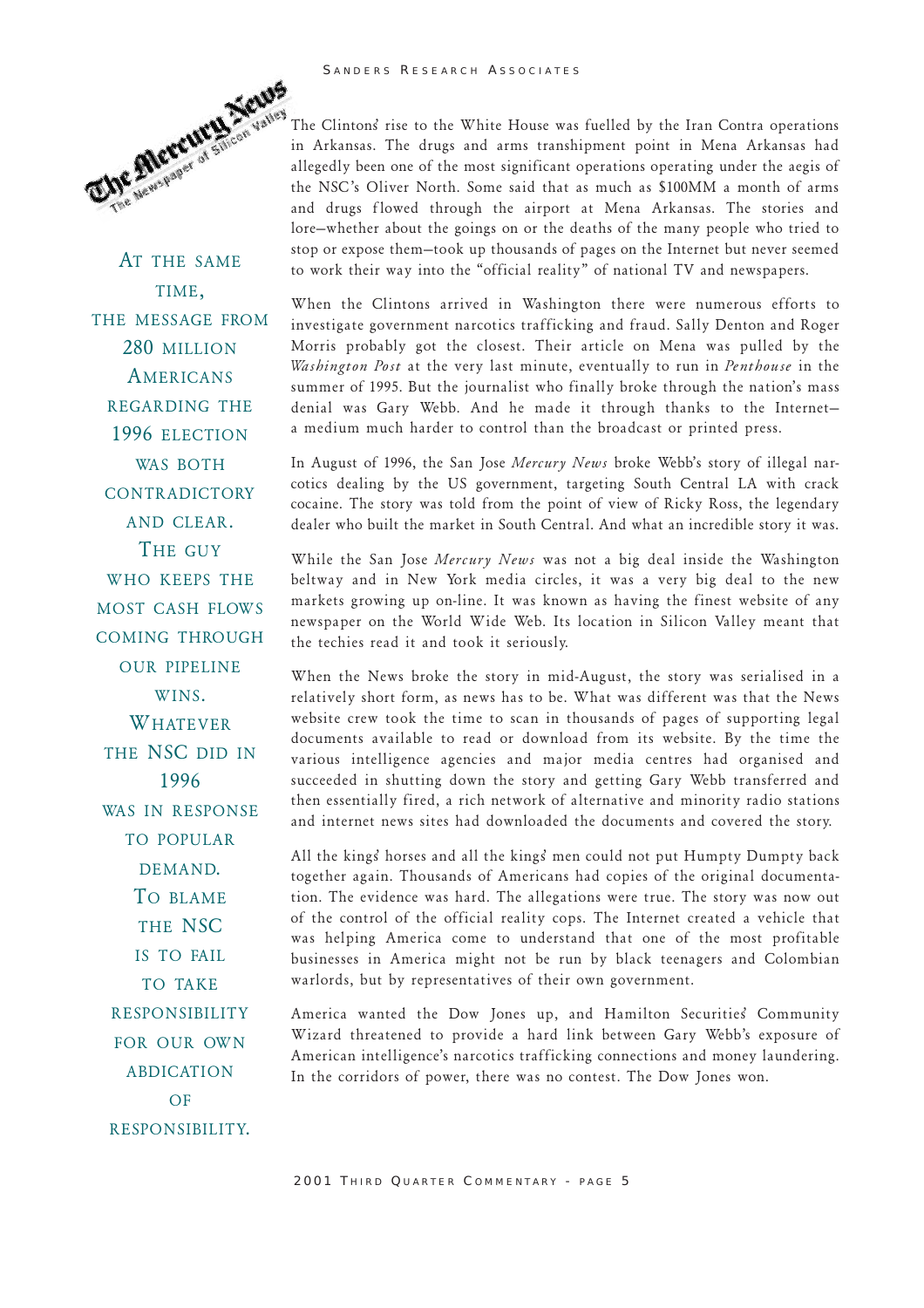## CATHERINE AUSTIN FITTS: ENEMY OF THE STATE

Though just a movie, Enemy of the State with Will Smith and Gene Hackman shows how the money really works in Washington. Will Smith plays a Washington lawyer who is targeted in a phoney frame and smear by a US intelligence agency. The spook types have high-speed access to every last piece of data on the information highway–from Will's bank account to his telephone conversations-and the wherewithal to engineer a smear campaign. The organiser of an investment conference once introduced me by saying, Who here has seen the movie *Enemy of the State*? The woman I am about to introduce to you played Will Smith's role in real life."

One day I was a wealthy entrepreneur with a beautiful home, a successful business and money in the bank. I had been a partner and member of the board of directors of the Wall Street firm of Dillon Read, and an Assistant Secretary of Housing during the Bush Administration. I had been invited to serve as a governor of the Federal Reserve Board and, instead, started my own company in Washington, The Hamilton Securities Group. Thanks to our leadership in digital technology, financial software and analytics, Hamilton was doing well and poised for significant financial growth.

The next day I was hunted, living through 18 audits and investigations and a smear campaign directed not just at me but also members of my family, colleagues and friends who helped me. I believe that the smear campaign originated at the highest levels. For more than two years I lived through serious physical harassment and surveillance. This included burglary, stalking, having houseguests followed and dead animals left on the doormat. The hardest part was the necessity of keeping quiet lest it cost me more support or harm my credibility. Most people simply do not believe that such things are possible in America. They are.

In 1999, I sold everything to pay what to date is approximately \$6 million of costs. My estimate of equity destroyed, damages and opportunity costs is \$250 million and rising. I moved to a system of living in four places on an unpredictable schedule in the hope that this would push up the cost of surveillance and harassment and so dissuade my tormentors from following.

One of my new homes is a small first floor apartment in a row house on 54th Street in the West Philadelphia not far from the neighbourhood where I grew up. It was here as a child that I watched the financial disintegration begin. Another new home was in Hickory Valley in Hardeman County Tennessee, a small farming community where my father's family has lived since the 1850's. For several years, I have travelled back and forth by car between Philadelphia and Hickory Valley. Travelling has given me a different perspective on what I call the financial holocaust. It is not just billions of



2001 THIRD QUARTER COMMENTARY - PAGE 6



Yep, looks like an ou tsider...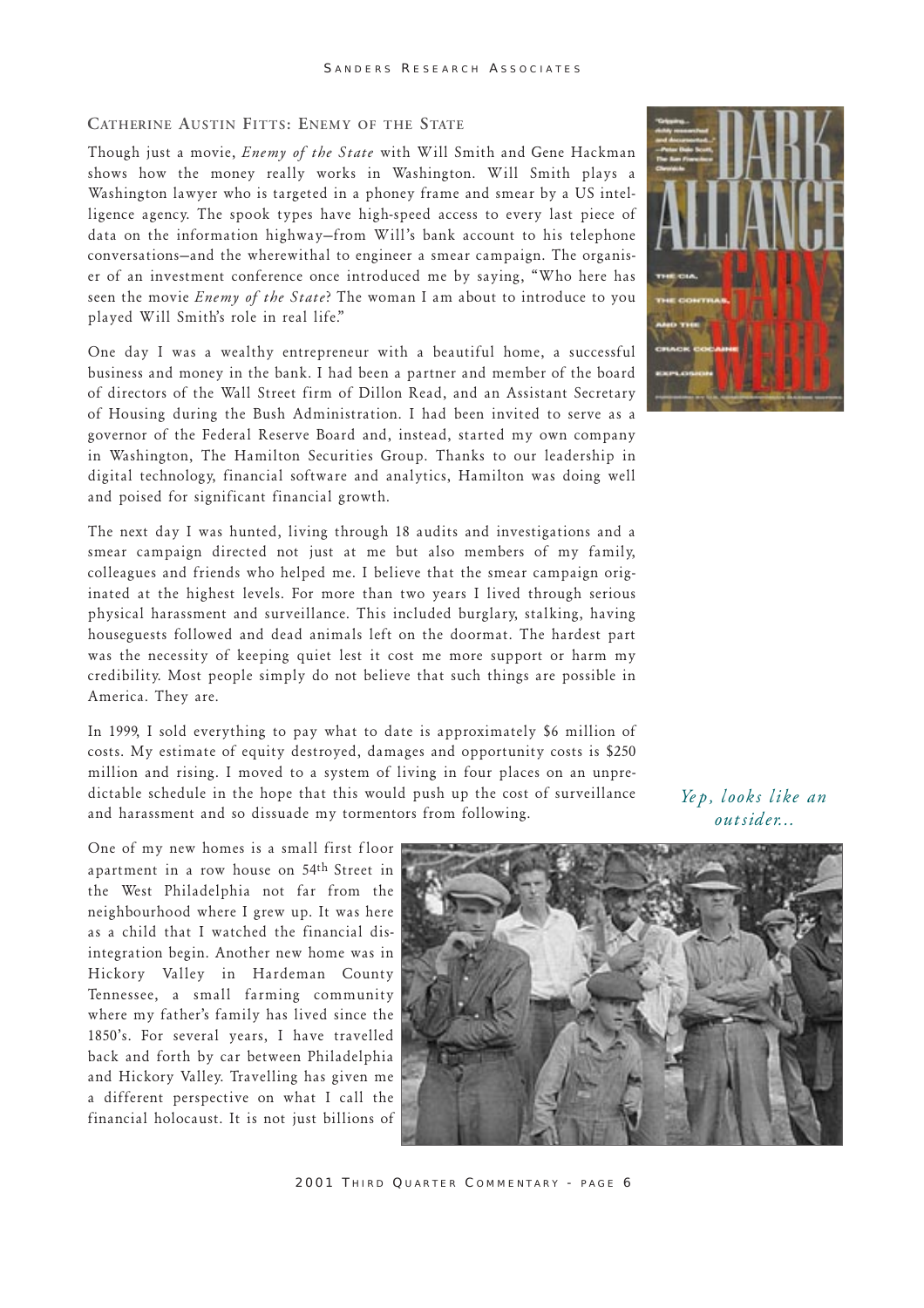dollars of wholesale capital movements. It is not just defaulted HUD mortgages, US Treasury market interventions, Federal Reserve bailouts of hedge funds and IMF bailouts of Wall Street investors, money laundering out of Russia or narcotics trafficking.

THE CRUEL TWIST IS THAT CITIZENS ARE FUNDING **THE** FINANCIAL RUIN THAT IS KILLING THEM AND THEIR CHILDREN.

Now I see the signs of financial holocaust through the eyes of people who are being destroyed. Their currency is debased. Their children are targets of both "legal" and "illegal" drug trafficking and are condemned to learn in dumbeddown schools. Their small business equity is being extracted from under them. It is they who are carrying the burden of taxes without the benefits that government investment is supposed to provide. The cruel twist is that citizens are funding the financial ruin that is killing them and their children.

Now I understand the process by which the rich get rich and the poor get exhausted. I see it through the eyes of the ladies who run the food marts; the farmers who can not cover their costs; the small town banker who makes character loans; the teenagers who deal and take the drugs; the mothers who try to stop the schools from forcing their kids to take Ritalin; and the small business people who try to make it through life honestly. They are overwhelmed by the sadness of what they see happening and do not understand.

I used what I had learned about how the money worked to destroy Hamilton Securities Group to see how the money worked to destroy neighbourhoods and the people in them-one neighbourhood at a time. Families and neighbourhoods are the basic building blocks of the global economy. When the bubble bursts, all the key decisions must first be made there at ground zero. So that is where we shall start.

HOW THE MONEY WORKS: THE DESTRUCTION OF NEIGHBOURHOODS

The model works about the same in every country, although the particulars vary between domestic and international agencies and the military and enforcement bureaucracies. Some call it the securitisation process. Some call it corporatisation. Some call it privatisation. Some call it globalisation. What this means in layman's terms is that the management of resources is centralised. This is done through a system of securitisation based on privilege and coercion rather than performance and the rule of law.

From the viewpoint of the neighbourhood there are six ways to centralise local capital:

**CENTRALISE** LOCAL

CAPITAL

SIX **WAYS** TO

> ■ First, you consolidate all retail sales into a few large corporations, including franchise operations, cutting out local small business.

- Second, you outsource ("privatise") all local government functions to a few large corporations or subject them to such an overwhelming amount of federal regulation that they can be controlled and managed for the benefit of a few large corporations and their investors.
	- $\blacksquare$  Third, you buy up all the land and real estate, or encumber them with mortgages in a way that is as profitable as possible and allows you to get control when you want it.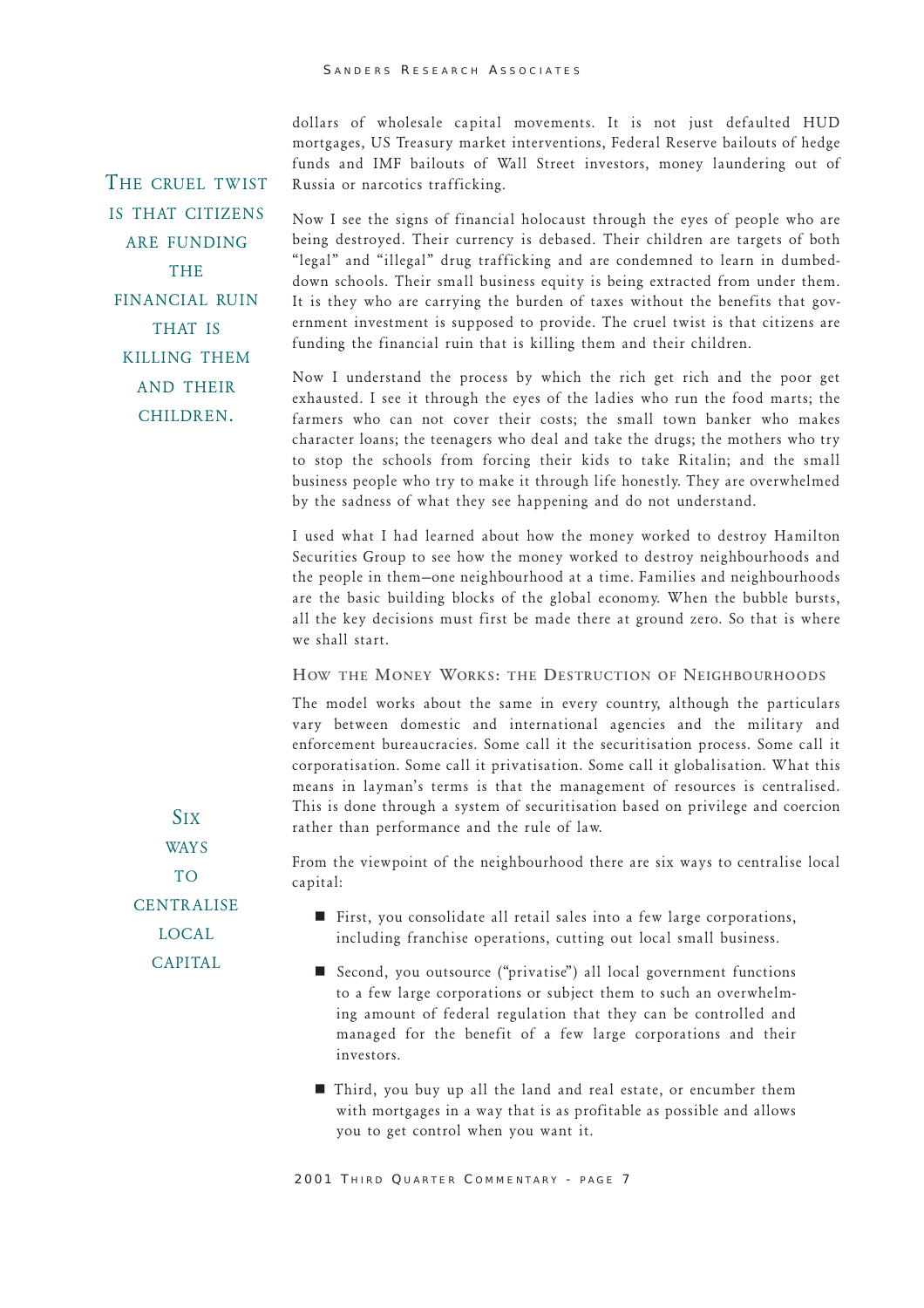

Bet they don't belong to a syndicate approved management team.

- $\blacksquare$  Fourth, you finance the entire process with the profits from narcotics and organised crime that you market into the neighbourhood. This enables you to finance your expansion in a manner that lowers your cost of capital in a way that conveniently lowers the initial price of your investment and/or weakens your competition. I buy your business and land with your money at a fraction of the cost. No one sells her home faster and cheaper than a mother trying to make bail or pay a lawyer to save her family from jail or death. That is why narcotics trafficking is the ultimate form of neighbourhood leveraged buyout.
- Fifth, you leverage all of this with tax shelters, private tax-exempt bonds, municipal bonds, government guarantees, and government subsidies-all protected with complex securities arrangements.
- $\blacksquare$  Sixth, you ensure that the only companies and mutual funds allowed meaningful access to capital are those run by syndicateapproved management teams. To raise significant campaign funds candidates for political office appoint syndicate-approved management teams. Investment syndicates define the boundaries of managed competition that cycle all capital back through their pipelines. That means the only local boys who can make good are those who play ball with the syndicate.

In this way the private equity in a community can be extracted at a near infinite rate of return to investors and a highly negative rate of return to taxpayers.

HOW THE MONEY WORKS: HARDEMAN COUNTY, TENNESSEE

My home in rural Tennessee shows the pattern well. A few years ago, about thirty small businesses shut down within six months after the new Wal Mart opened with the blessings of local government. The result within a year was that we transferred substantial equity and employment from local to corporate control without asking for a percentage of the equity to be created. Now a majority of our retail purchases produce not a dime of knowledge or equity for us. The knowledge of how to build and run retail businesses is leaving our workforce. We have no access to the data on how our retail money works locally.

THE PRIVATE EQUITY IN A COMMUNITY CAN BE EXTRACTED AT A NEAR INFINITE RATE OF RETURN TO INVESTORS AND A HIGHLY NEGATIVE RATE OF RETURN TO TAXPAYERS.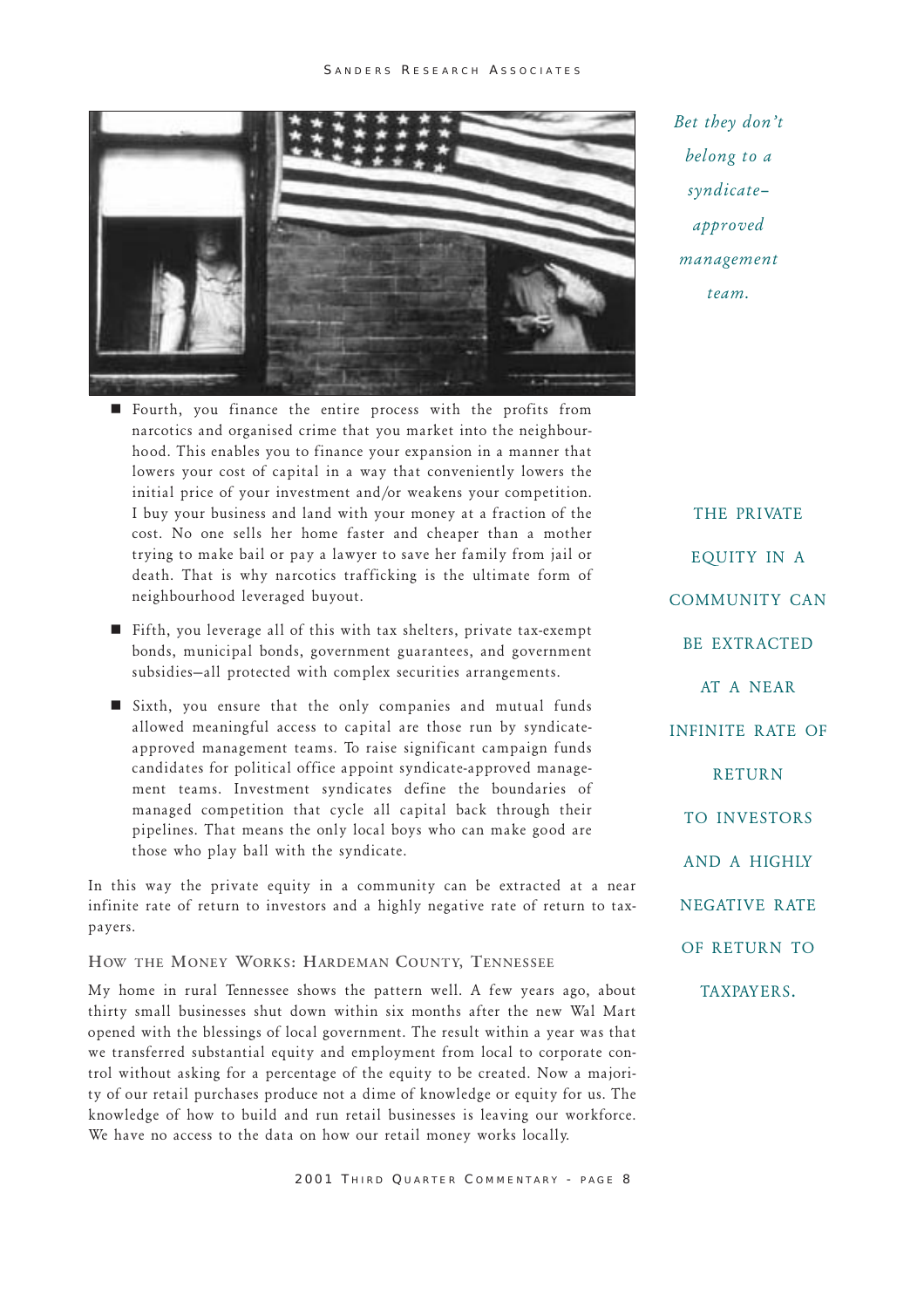

What's his multiple?

THE HUD DEVELOPMENT GAME IS BEING REPLACED IN PART BY A PRISON PRIVATISATION AND DEVELOPMENT GAME THAT WAREHOUSES THE SAME FOLKS IN PRISONS...

**CORPORATION OF AMERICA** 

At about the same time, a national prison company based in Nashville, Correction Corporation of America (CCA) got the deal to build and operate two prisons down the road in Whiteville. Local and state government provided them with a package of zoning, infrastructure, contracts, tax-exempt bonds and assumption of risk that created lots of equity for CCA and its investors. Hardeman County, of course, got zero. After the deal was over, we had the risk, and they had the equity, although rumours abound about the local officials who got stock. A little later, a Tennesse paper reported that the former chairman of the Tennessee Republican state party sold his CCA stock for \$17 million. Government, that is to say taxpayers, paid the ticket, and the private investors and management reaped the equity.

The numbers on the prison deal help to explain the War on Drugs and welfare reform. The American people who make about \$36,000 per year on average will not support paying \$55,000 per year for a woman and her 1.8 children to live in HUD housing on welfare and food stamps. So the game of using HUD housing subsidies and tax shelters to warehouse people in communities can be extended only long enough to refinance the equity out of or gentrify investor's current investments in HUD housing. The HUD development game is being replaced in part by a prison privatisation and development game that warehouses the same folks in prisons at a \$154,000 all-in cost per person per year. The result is a rush of prison deals with government contracts, tax-exempt bond financing, and tax shelters combined with stock deals. Prisons have been sold to farming communities as "economic development." In the meantime, corporations have consolidated control of seeds, agricultural biotech farming, food processing and distribution here and abroad.

During the mid-90s, you could see it beginning inside the beltway in Washington. Mandatory sentencing legislation or an announcement to sell government prison facilities on a negotiated basis generates significant capital

*I walked into the Colony Club to a birthday celebration in New York in 1998. A rush of friends wanted to know what I thought of prison REITS. They were all in them, the brokers were pushing them, they were the "new hot thing" and they were anticipating delicious profits. I said get out, the pricings assumed incorrectly that piling people into prisons—the innocent and the guilty alike—was like warehousing people in HUD housing. Sure enough, the stocks were to later plummet. But not until the* Wall Street Journal *ran a story about decorators using prison equipment to do bathrooms and kitchens on Park Avenue and* Esquire *ran a fashion layout in front of a series of jail cells.*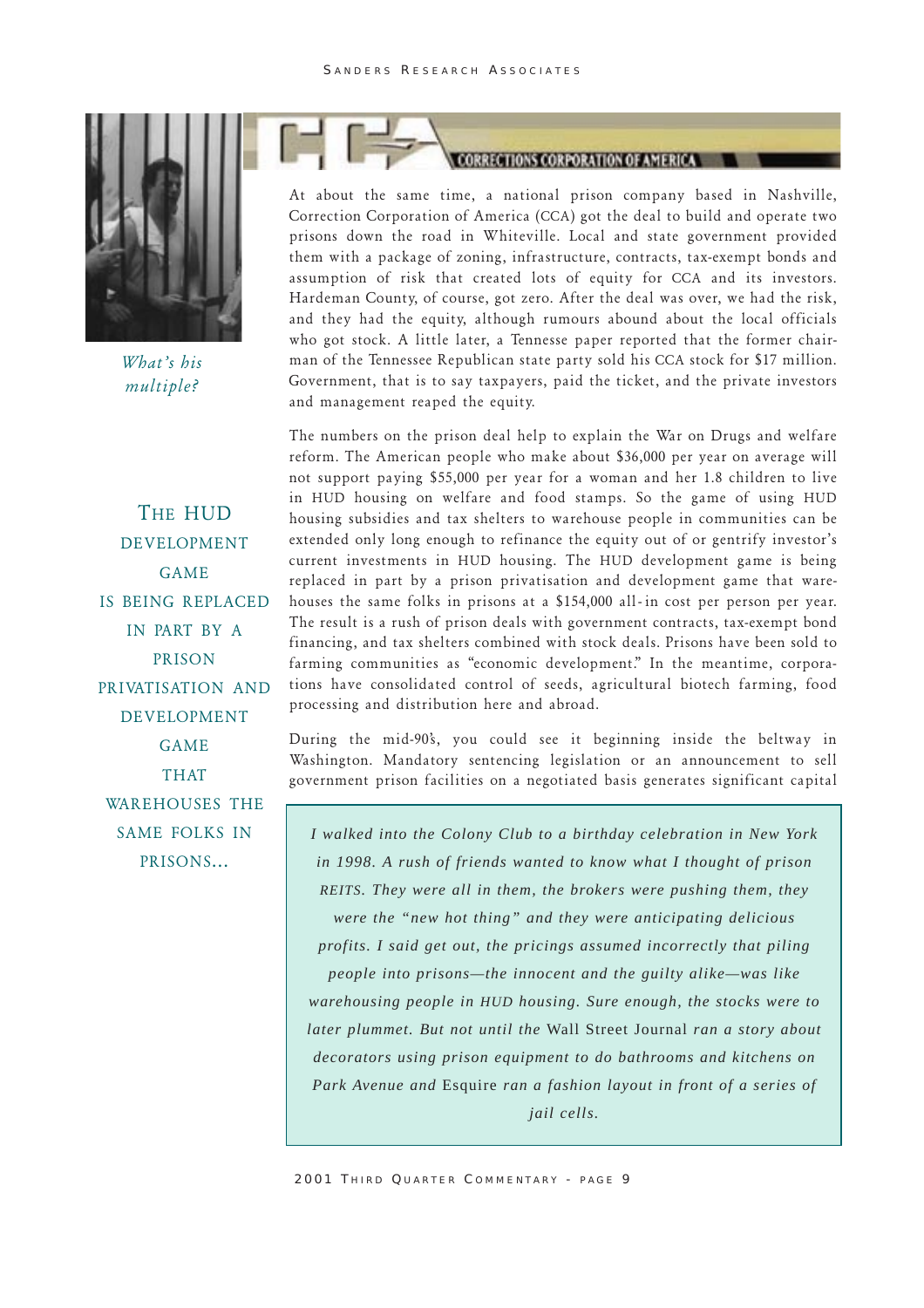

gains immediately. Who wants to work hard in the real world when one can make quick up-front profits on their prison stocks?

Drugs came to Hardeman County before I moved there. One of my friends is a farmer who said that she first noticed the drugs in 1986. Interesting. That coincides with activities at the airport in Mena, Arkansas-allegedly a significant drugs and arms transhipment point used during the Iran Contra operation. Mena is only a puddle jump away from our local airport in Bolivar, the county seat. It makes sense that with so much coming through Mena in the early 1980's that the distribution routes would push into the surrounding states.

Fifteen years on, we are overwhelmed. Should you pass the airport late at night, very likely you would see a private plane landing. When a private plane lands at a rural municipal airport at 4am on Sunday morning, it does make you wonder. This summer, we have had a major drug bust at a farm half a mile down the road, robberies, and high-speed convoys of sheriff's cars with sirens wailing every day for the last few weeks. A man down the road could not get off crack and so, at the age of 30, drank a bottle of acid and died. Who is taking all these drugs? They say it is the kids. The only statistics that I can find indicate that marijuana is Tennessee's largest cash crop-bigger than cotton and hardwood. This may be so, but where is it growing and who is growing it?

The money-laundering situation fits the picture. If you travel by car enough you notice how many fast food restaurants and gas station food marts are far from doing the total retail necessary to support overhead and capital investment. One night I drove ten miles to Bolivar to go through the car wash at the local Amoco station. I tried to pay for a three-dollar car wash with quarters. I was told they would not take coins. It was a policy. Counting coins was too much work, explained two attendants as they chatted with friends, with no other customer but me. So I got back in my car and drove ten miles home and washed the car with a hose and some paper towels. The symbolic economy is too busy processing the proceeds of crime to do the work necessary in the real economy. Indeed, it makes you wonder, which one is the real economy?

I don't mean to say that Hickory Valley is not wonderful. It is. The land is beautiful; we have wonderful churches and more than a few fine neighbours. The reality is, however, that too many people are making money by destroying what we have.

#### HOW THE MONEY WORKS: WEST PHILADELPHIA, PENNSYLVANIA

Georgie lives upstairs from my apartment on 54th street. She does not understand how her richest friend could now be one of her poorest friends, and what am I going to do about it. Georgie cant figure out why the Department of

W<sub>HO</sub>'s TAKING ALL THESE DRUGS... WHERE IS IT GROW ING? W<sub>HO</sub>'s GROW ING IT?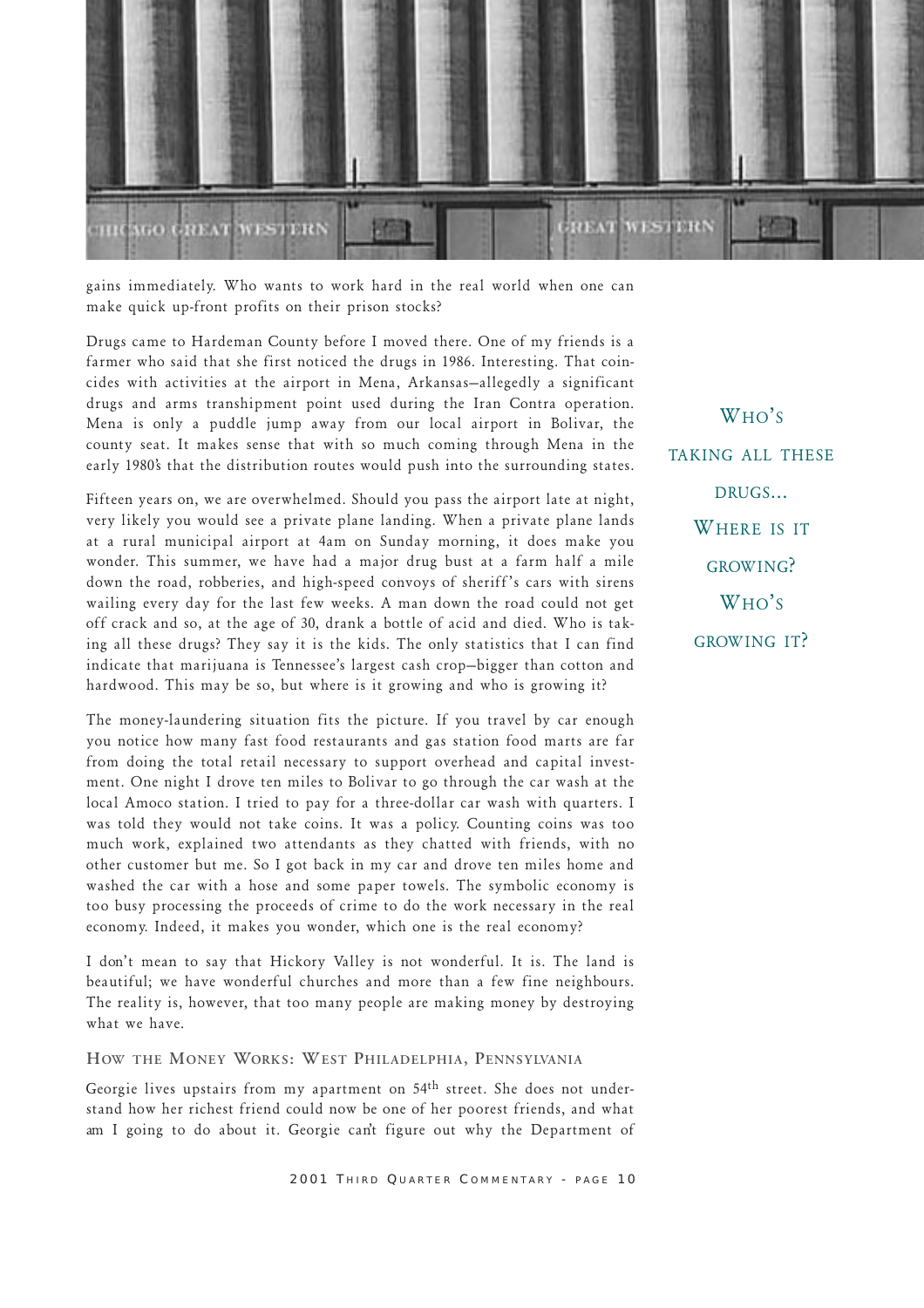# A note from our founder on PROMIS software...

The significance of PROMIS software is that it was sold to banks, who wittingly or otherwise bought it with a trap door that allowed those with the requisite codes to get in. The software was allegedly developed in the 70s by a company called Inslaw. We say allegedly because there are those who believe that William and Nancy Hamilton, the owners of Inslaw, stole it themselves in the first place. The Hamiltons sued the government for stealing it. They charged that the government modified it to enable intelligence agencies to access bank records, accounts, and databases. The Promis affair is a difficult one to research, with much mis- or disinformation f loating about. A reporter, Danny Casolaro who was investigating the story, was killed-officially ruled a suicide. Casolaro had, however, told friends that he was working on something dangerous and if he died he would have been murdered.

While the PROMIS potential alone is worrysome, the fact that intelligence agencies might have a software entry to most of, if not all, the banks around the world, is truly sobering. The implications are enormous. Aside from the obvious issues raised by the possession by spooks of entry into your bank account, there are other, mundane, questions raised. What is all the fuss about money laundering if the government has, and has had, such access to the financial system's records? Who is kidding whom here?

You can read about the PROMIS story at the web site of Insight Magazine (www.insightmag.com) in a series of articles written by Insight investigative journalist Kelly Patricia O'Meara. For our own part, considering the number of US espionage cases in recent years, which often seem to involve the sale of software codes to foreign powers, we wonder about who else around the world has access to our bank accounts, and why?

Justice will not pay Hamilton for work performed and accepted by the government. I have explained that the Department of Justice says that the US is now money laundering \$500 billion-\$1 trillion a year. Such a volume would require significant pro-active leadership from the US Treasury, the Federal Reserve and the Department of Justice. Between the fed wire system and tools like PROMIS software, it is fair to say that the war on drugs is more about keeping the price of drugs up and the costs down than denying retail narcotics distributors access to our children. We drew a map of the US to demonstrate that the four largest state markets in drug import-exports, California, Texas, New York and Florida, are also the four largest states in money laundering and the four largest states in banking and investment. California, New York, Texas and Florida along with the law firms, lobbyists and government contractors in the DC area generate almost half of the national campaign contributions.

Georgie said that looking at the big picture was simply too overwhelming and wondered how this could affect our block in West Philadelphia? So we got out a piece of paper and started to estimate.

Daily, two or three teenagers on the corner deal drugs across the street. Georgie and I did a simple exercise. We figured that our three street dealers had a 50% deal with a supplier, did \$300 a day each, and worked 250 days a year. Their

2001 THIRD QUARTER COMMENTARY - PAGE 11

...THE FOUR LARGEST STATE MARKETS IN DRUG IMPORT-EXPORTS ARE ALSO THE FOUR LARGEST STATES IN **MONEY** LAUNDERING AND CONTRIBUTING TO PRESIDENTIAL

# **CAMPAIGNS**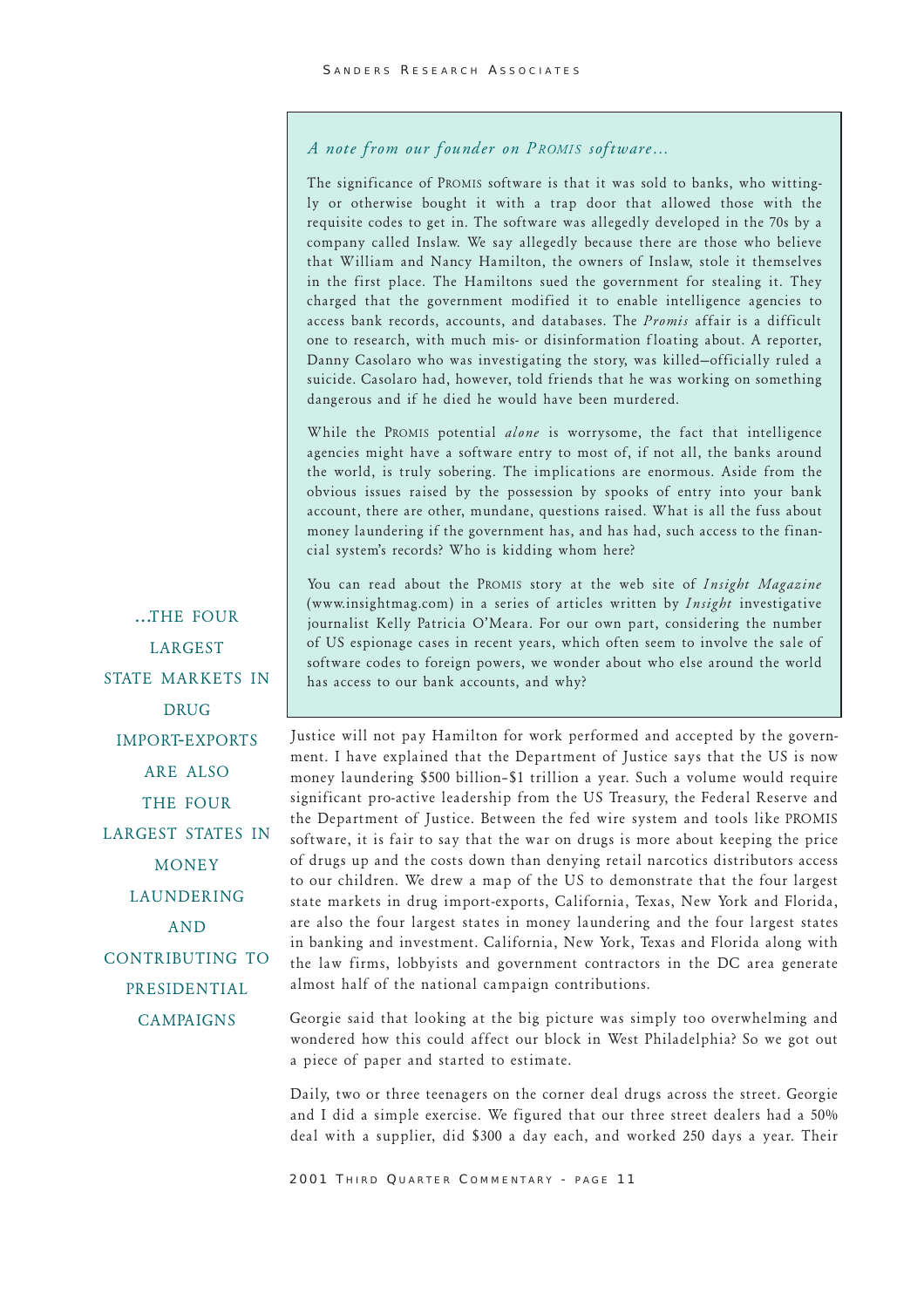supplier could run the profits through a local fast food restaurant that was owned by a publicly traded company. So those three illiterate teenagers could generate approximately \$2 3MM in stock market value and a nice flow of deposits and business for the Philadelphia banks and insurance companies. Indeed, if the DOJ is correct about \$500 billion-1 trillion of annual money laundering in the US, then about \$20-40 billion should flow at some point through the Philadelphia Fed. Assuming a 20% margin and a 20x multiple, the total feasible stock market cap pre-leverage could be as much as \$80-160 billion. Imagine the stock market crash if all those black teenagers stopped dealing drugs and all these kids stopped taking them.

What does this say about a society that we believe that a highly sophisticated multibillion-dollar financial business is managed and controlled by black teenagers, Colombian warlords and a few Italians? How is it that a militaryenforcement complex with a \$350 billion budget and a Federal Reserve system that controls the bank wire transfer system is helpless to stop them?

#### WHAT'S HUD GOT TO DO WITH IT?

Using government guarantees to insure mortgages in a neighbourhood like ours makes sense. It protects investors from concern about the value of real estate. The value of residential real estate reflects first and foremost the safety and well being of the neighbourhood. If West Philadelphia were financed with private mortgages from big Philadelphia banks, then they would lose money on the economic withering of neighbourhoods. If they pooled all the mortgages in mortgage pass-throughs and sold them to the pension funds without government guarantees of any kind, the pension funds would start losing money if defaults started to happen.

For the banks, of course, it is impossible to refuse to make mortgage loans in a neighbourhood in which they are channelling the reinvestment of narcotics profits. First, there is the branding problem: they can not tell people they wont finance their homes because they prefer to reinvest the profits of folks who sell narcotics to their children and they can not make money on both. That is a problem as well because the banks core business is based on using taxpayer's credit, and moving the losses to the taxpayers when things go wrong. For large banks and corporations to extract equity out of a neighbourhood, it is essential that the local values not impair their assets or the mortgage securities they create and service. That is where government credit provided by agencies like HUD comes in.

More money can be made from narcotics if the housing market has enough liquidity and the neighbourhood deposits come your way. So government guarantees ensure that (a) the taxpayer fo ots the bill and (b) the politicians can say that they are doing something to improve local housing conditions. The beauty of government credit is that banks and mortgage companies and investment banks can finance communities and not worry about whether the neighbourhood is safe or the schools are decent. Add the rich tax shelters and credits of fered by Treasury and the subsidies from HUD, and who cares what the fundamental economics are?

HOW IS IT THAT A MILITARY-ENFORCEMENT COMPLEX WITH A \$350 BILLION BUDGET AND A FEDERAL RESERVE SYSTEM THAT CONTROLS THE BANK WIRE TANSFER **SYSTEM** IS HELPLESS TO STOP **DRUG** TRAFFICKING?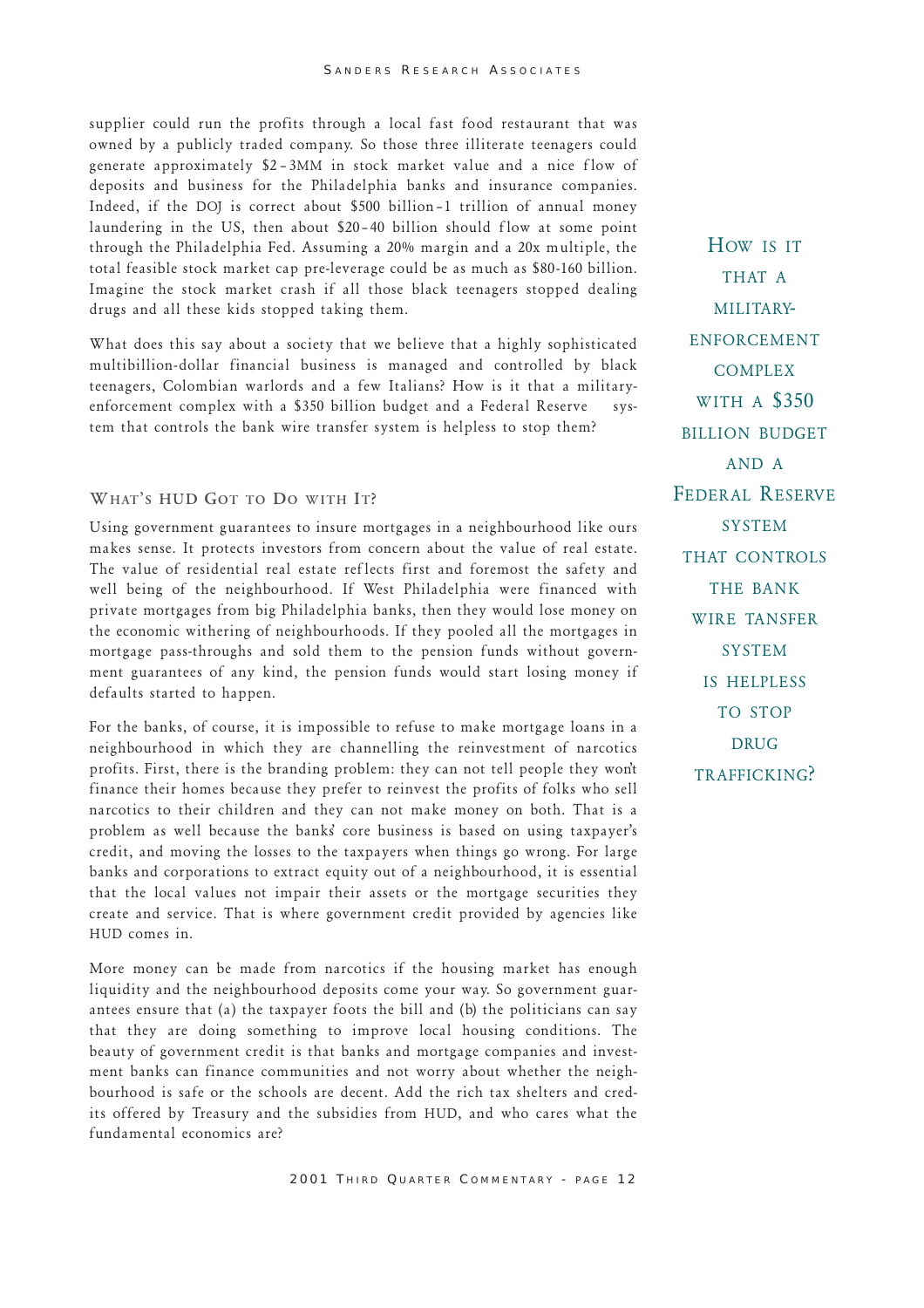THE BEAUTY OF THE "DON'T WORRY. BE HAPPY" MODEL OF FINANCING COMMUNITIES WITH OBFUSCATED TAXPAYER LOSSES **DIVORCED** FROM THE ECONOMIC REALITY OF RISK, IS THAT EVERYONE **EVENTUALLY** BUYS INTO IT.

As an economic development consultant from Philadelphia said to me, "I don't understand. I just had lunch with a guy from a large bank. They are financing housing that costs \$150,000 per unit and selling it for \$50,000. He says they are making a ton of money. How can that be?" I then explained what happens when you can create various combinations of tax shelters and tax credits and tax write-offs and tax exempt bonds and empowerment zones and mortgage passthroughs with rich guaranteed financing and subsidies, all in no-risk packages. Investors such as pension funds, endowments and foundations do not even have to pay taxes on their income and capital gains.

The beauty of the "don't worry, be happy" model of financing communities with obfuscated taxpayer losses divorced from the economic reality of risk, is that everyone eventually buys into it. Local residents do not want the neighbourhood to get better because their rents or home taxes would rise and they would be forced out. Local small businessmen would lose their livelihood if commercial rents went up. Local organisations are increasingly dependent on government subsidies that they win by persuading someone that things are dire and people need lots of expert help as they-by some mystery-are unable to turn off their TVs and go down to the library or community college to get an education. Everyone adjusts to a perverse model: neighbourhood equity down, Dow Jones Index up, debt up, crime up. It is all because that is how his or her financial incentives have come to work.

Meantime, the guys making all the money on the drugs take a small portion that they write off by moving it into charities and foundations. That means some of their principal can be invested tax exempt in perpetuity. Meanwhile the percentage of income that is spent for charitable purpose can go for a series of activities that keeps the bleeding hearts preoccupied. That way no one interferes with the fundamental issues and instead are preoccupied on token successes and systemic failures that help brand the donors as good and the poor as hopeless.

And so HUD plays an important role in the transition of neighbourhoods in which all the players have a vested interest in the neighbourhood succeeding in the most cost effective manner, to one in which the players make money on failure or indifference. HUD has over \$500 billion of mortgage insurance outstanding and an equivalent amount of mortgage securities backed up by the taxpayer's full faith and credit through HUD's mortgage agency, Ginnie Mae.

#### BUBBLEMANIA ASIDE, 2 PLUS 2 STILL ADDS UP TO 4

There are two problems with federal investment in the US. The first is the imbalance between sources and uses. The second is that rates of return are negative. Let's look at what is going on and why.

In a nutshell, Washington is a financial mechanism that raises \$1 from the American people and then invests \$2 dollars back. If the politicians in Washington *ask* for another dollar to balance the equation, they are voted out of office. If they borrow another dollar to balance the equation, they are criticised soundly. If they cut spending by a dollar, they are again voted out of office. It is easy to see why the debt has gone up.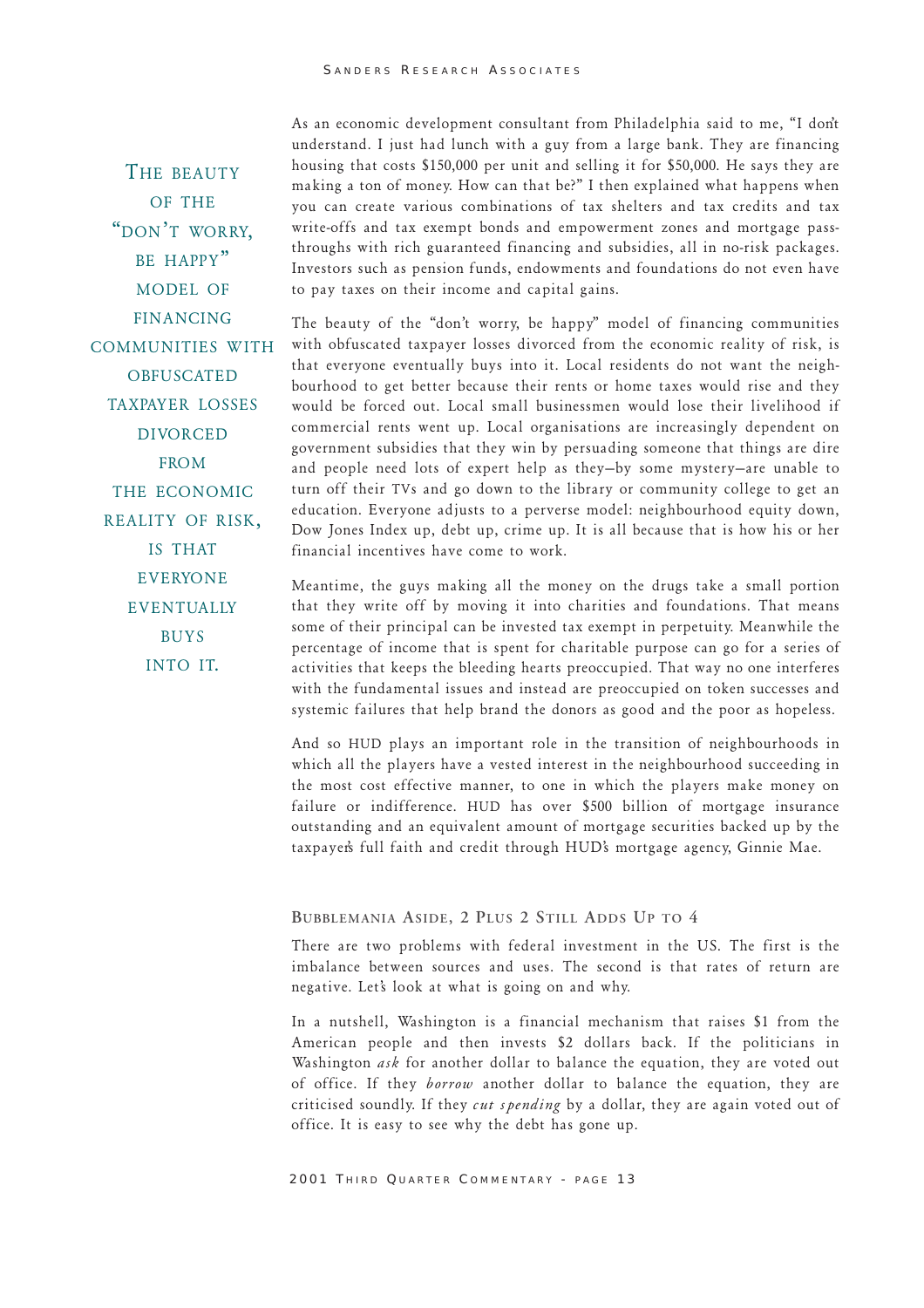

In 1997, we did an analysis for a group of investors in the Philadelphia area. We estimated that the return on investment to taxpayers on total federal investment---subsidies, operations and financing-was negative. The majority of federal taxation and investment was lowering the Philadelphia share of the GNP. So the problem is not just that the government spends more than it taxes. There is an insidious shift from high return functions to low and negative return functions. The two dollars that Washington is spending is not generating four dollars or even the one dollar that it is taking out for taxes. That means the local economy is losing five dollars from the proposition. Let's look at this in the context of HUD.

HUD has a program called Hope VI, which is the construction of new public housing. Here is how the money works on Hope VI. We tax people who make \$36,000 a year. We then take the money and use it to build housing that costs \$150 -250,000 (inclusive of all overhead, etc) per apartment unit, which we use to warehouse people who make \$10,000 a year or less in a manner in which they are unlikely to become taxpayers. This generates a large number of jobs, profit, and private equity for a group of lawyers, accountants, developers, consultants and others who tend to make substantially in excess of \$36,000, say

anywhere from \$75,000 to \$500,000 or more a year. In the HUD programs, a surprising number of them went to Harvard, Harvard Business School, the Harvard Kennedy School, and last but most special, Harvard Law School. If not Harvard, someplace more like it than the University of Tennessee agricultural school.

A few years back I took the pricings on the HUD defaulted mortgage portfolio to the head of Hope VI. I explained that HUD had substantial single-family inventory in those same communities. Empty single-family homes could be bought and repaired at a fraction of the price of new construction of public housing by private developers. The HUD official said, "but then how would we generate fees for our friends?" You just have to love a woman who is that honest.



Source: Dept. of Housing and Urban Development



# HUD PROGRAM LEVEL ANNUAL GROWTH,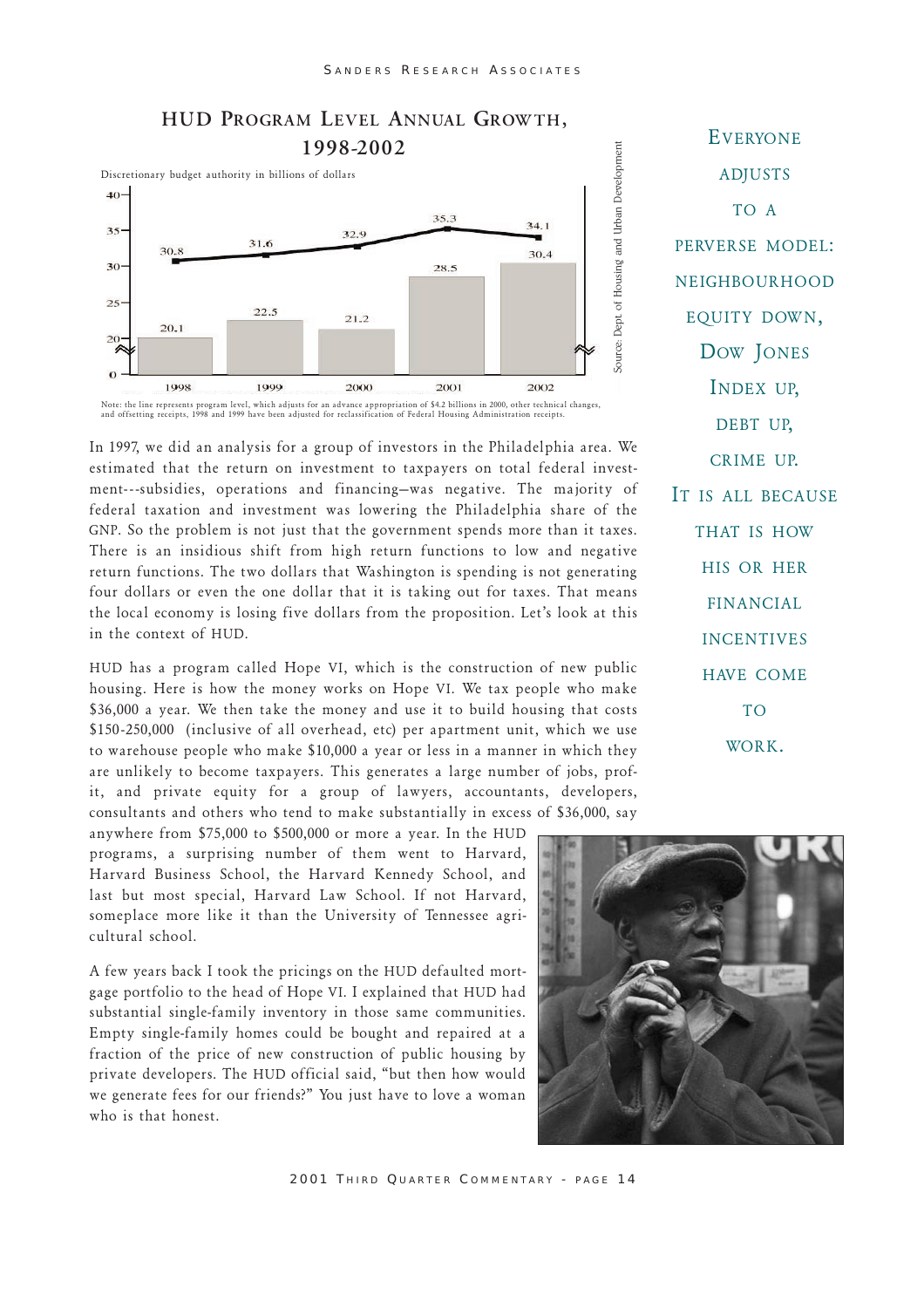

The result of this situation is summed up by this statistic: twenty or thirty years ago, 70 cents of every dollar of federal spending went into the pocket of someone in the neighbourhood it was targeted at. Today that number is less than 30 cents. What that means is that investment in community development has enjoyed about a 300 - 400% increase in overhead, at the same time that technology has actually made it possible for overhead to drop dramatically The public policy "solution" has been to outsource government functions to make them more productive. In fact, this jump in overhead is

simply a subsidy provided to private companies and organisations that receive thereby a guaranteed return regardless of performance. We have subsidies and financing to support housing programs that make no economic sense except for the property managers and owners who build and manage it for layers of fees. We have a horde of service providers to federal programs who are "expert" at helping communities of people who rarely show signs of improvement.

TWENTY OR THIRTY YEARS AGO. 70 CENTS ON THE DOLLAR WENT INTO THE POCKET OF SOMEONE IN THE NEIGHBOURHOOD. TODAY, THAT NUMBER IS LESS THAN 30 CENTS.

At HUD, it is primarily defence contractors such as Lockheed, American Management Systems (AMS) and DynCorp who run these same programs. Such companies tend to have numerous private conflicts of interest through companies owned directly or indirectly by their investors. They make money from the programs and serve as a revolving door for personnel between them and the government. Not surprisingly, they find it impossible to run HUD efficiently no matter how much they are paid. Incompetence is a moneymaker.

Take AMS of Fairfax, Virginia, for example. It is reported to have earned \$206MM since 1993 to build and run the HUD accounting system, HUD CAPS. That system has had mysterious periods of not working during which everyone was too busy to use a pencil and paper to reconcile the checkbook with Treasury. In fiscal 1999, HUD refused to publish audited financial statements. Total reported undocumentable adjustments to force balanced bo oks in fiscal 1998-1999 are now \$149 billion.

When you see a company hired to operate financial control and accounting systems paid \$206 million to mismanage or misreport \$149 billion, you begin to appreciate the economics of bubblemania.

One way to prevent such discrepancies would be to check that the revenues flowing out the door at HUD matched up with the revenues reported to the IRS at Treasury. This is a reasonable idea. However, today the head of the IRS is the former Chairman of AMS (who was provided with a waiver that allows him to keep his significant position in AMS stock).

The truth is that the private sector is eating government programs and administration alive. This means that fundamental economic productivity is decreasing while government investment earns a constantly decreasing rate of return to taxpayers. This has been going on for a long time. For example, in 1988, I was invited to a budget briefing for business leaders by Secretary of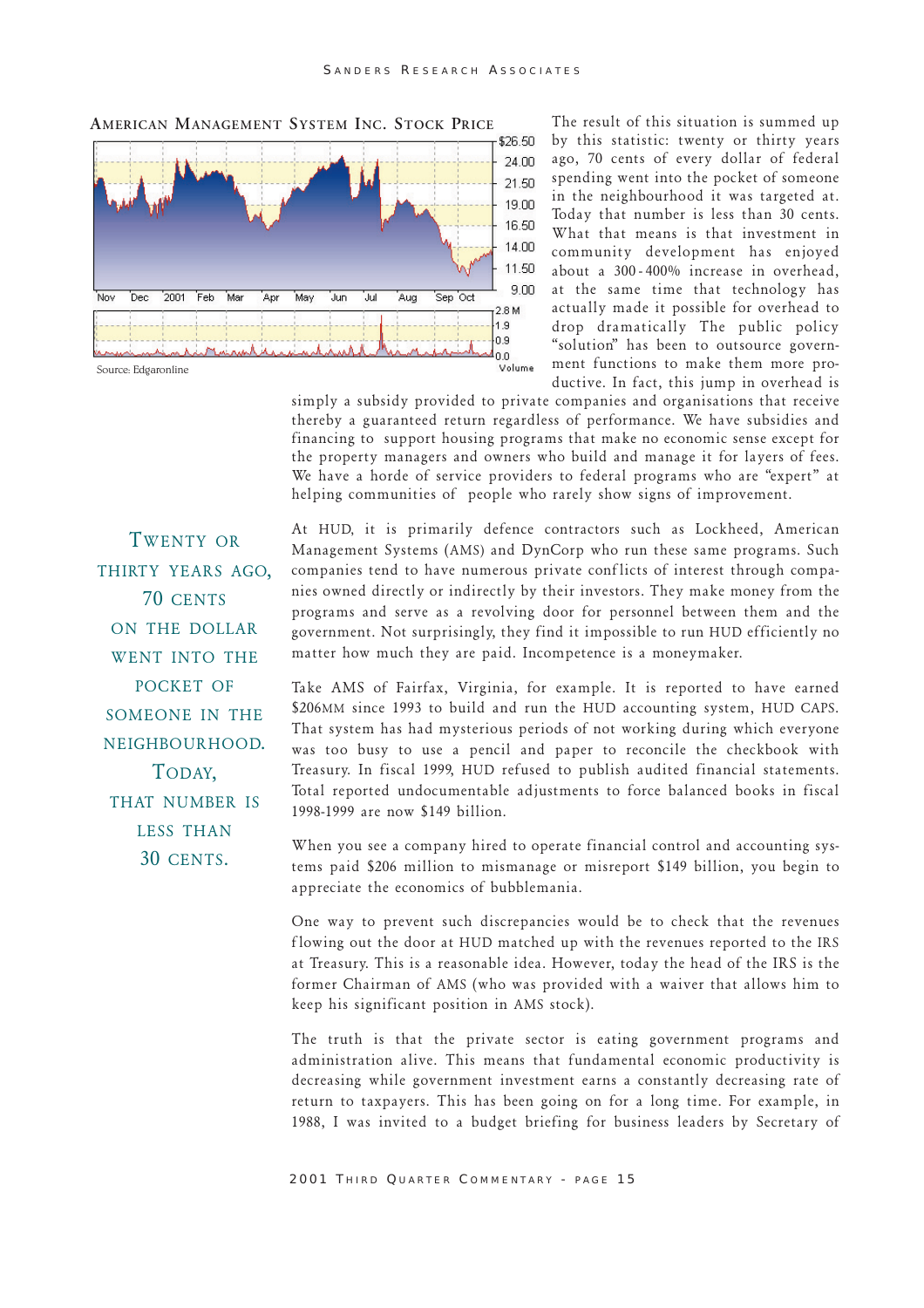Defence Weinberger at the Pentagon. For eight hours he and his corporate guests painted a clear and detailed picture as to how the top corporations in America would protect themselves during globalisation. This would be accomplished by substantially increasing the amount of cost-plus fixed price contracts they would be guaranteed from Washington.

I had little appreciation then for what this meant Wall Street might be co oking up in the mortgage and mortgage securities market.

## HOW THE MONEY WORKS: RTC AND THE PRELUDE TO HUD LOAN SALES

In 1989, US financial institutions experienced a wave of single family, multifamily and commercial mortgage defaults known as the Savings and Loan crisis. The resolution of the so-called S&L crisis saw the development of the Resolution Trust Corporation (RTC). The RTC was a mechanism by which the American taxpayers underwrote approximately \$500 billion of waste, tax shelters and fraud in a manner that allowed the investors to buy the assets at a discount.

Two of the biggest winners were the large banks that were bust but did not go bust and the large banks that were not bust who enjoyed the ride. The former were floated out by a nicely upward sloping yield curve thanks to Alan Greenspan, Federal Reserve Chairman. The Fed pumped Citibank out of a negative equity position with royal amounts of federal credit arbitrage. Citibank could borrow short and reinvest long at a 500 basis point spread and just keep doing it until it had generated sufficient profits to comply with its regulatory requirement for equity capital. In the meantime, NationsBank and those who started with positive equity positions were having an even better time. Congress never discussed or voted on it.

In 1993, I had lunch with the head of corporate lending in the DC area from NationsBank. He explained that NationsBank had no plans to make small business loans of any meaningful volume in the district. I had checked their latest SEC filings that morning. NationsBank had approximately \$110 billion in long treasury bonds on their balance sheet. Essentially, the American taxpayers were providing them with the mechanism to borrow short term at a low price using our credit, collect up all our deposits using our credit, then lend to our government long term at a 550 basis point spread where they had a recourse

guarantee of our credit, and refuse to lend to my small business since it was not good enough business for them. The net result was that I could finance my government handing out more subsidy and credit to large corporations while I financed my small business with my credit card, paying them 18% to borrow my money provided with my credit and deposits.

As a board member at Sallie Mae at the time, I also got to see firsthand how the Government Sponsored Enterprises were

THE TRUTH IS THAT THE PRIVATE SECTOR IS EATING GOVERNMENT PROGRAMS AND **ADMINISTRATION** ALIVE.



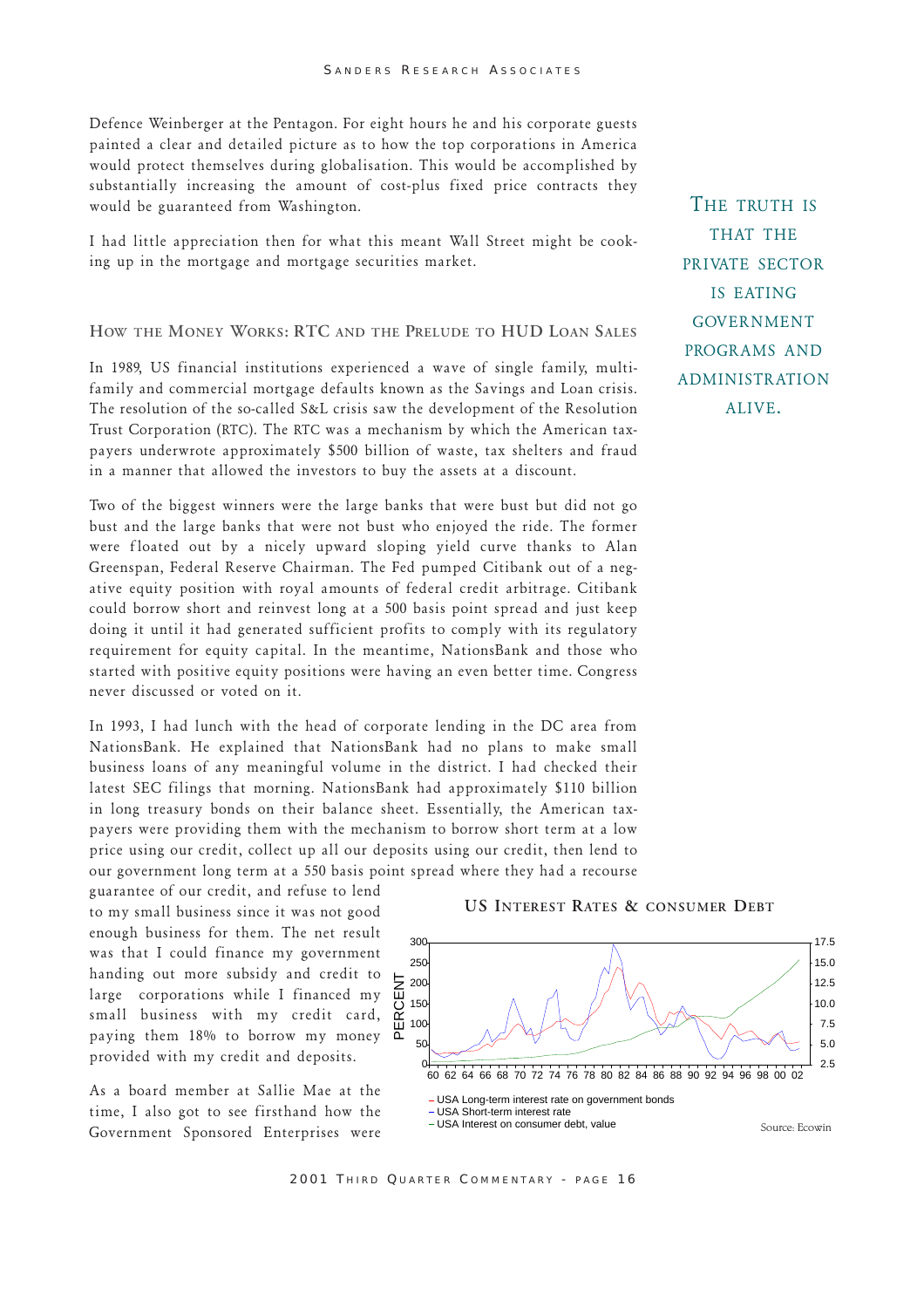doing. About a third of our balance sheet at Sallie Mae was borrowing short to invest long in what was essentially the same federal government credit arbitrage. It appeared that Freddie Mac and Fannie Mae were doing the same thing.

What we were creating was a society in which certain institutions were not only not allowed to fail, but were guaranteed profits using taxpayers credit. The best part yet was that every time the taxpayers and their credit bailed these folks out, they and their investors got to keep 100% of the equity. So heads you win, tails you stick the losses to the taxpayers. Large banks are not allowed to fail. This set the stage for a long series of taxpayer financed rescues: the Mexican bailout, the "restructuring" of Russia, and the Long Term Capital Management bailout.

I DISCOVERED

#### A WORD ABOUT PLACE-BASED FINANCIAL DISCLOSURE

THAT WE HAD NEVER TRACKED OUR FINANCIAL RESULTS ON A PLACE-BASED BASIS. IN OTHER WORDS, TEN REGIONAL AND EIGHTY FIELD OFFICES HAD NO IDEA HOW THEY WERE DOING.

When I joined the Bush Administration in 1989 as Assistant Secretary of Housing, I read the budget for the Federal Housing Administration. It described a \$300 billion portfolio of mortgage insurance with about \$50-100 billion a year of annual originations. I asked the person responsible for the comptroller function to direct me to the place in the budget where it explained how much we were making and losing. I was told there was no such place. I asked where the financial statements were. I was told that the accountants had them, that they reported to a different Assistant Secretary and that I was not allowed to speak with them. The Government Accounting Office (GAO) had audited our financial statements several years ago. We could not afford an outside auditor, let alone every year. Besides, we operated on a cash basis. The Office of Management and Budget (OMB) would never permit accrual statements.

After months of working with a variety of parties at HUD, OMB and in the Administration, and with much support from GAO, the accounting group was moved over to my area and legislation was introduced and passed that required a comptroller for the FHA Funds, a chief financial officer for the department, and a legal requirement for annual audited financial statements and actuarial statements.

When we got access to our financial information, it turned out that we were losing \$11 million a day in the single-family fund, the Mutual Mortgage Insurance Fund, and more in the multifamily and special risk fund called the General Insurance Fund. What is more, I discovered that we had never tracked our financial results on a place-based basis. In other words, ten regional and eighty field offices had no idea how they were doing. So we put together crude place-based cash flows. What we found was simply astonishing.

First, the national data on which the portfolio was based turned out to be the irrelevant product of averaging. A look at all ten regions and eighty field offices showed that no one part of the portfolio fit the image depicted by the national averages. Our vision of our business had been substantially distorted by the way in which the data had been presented.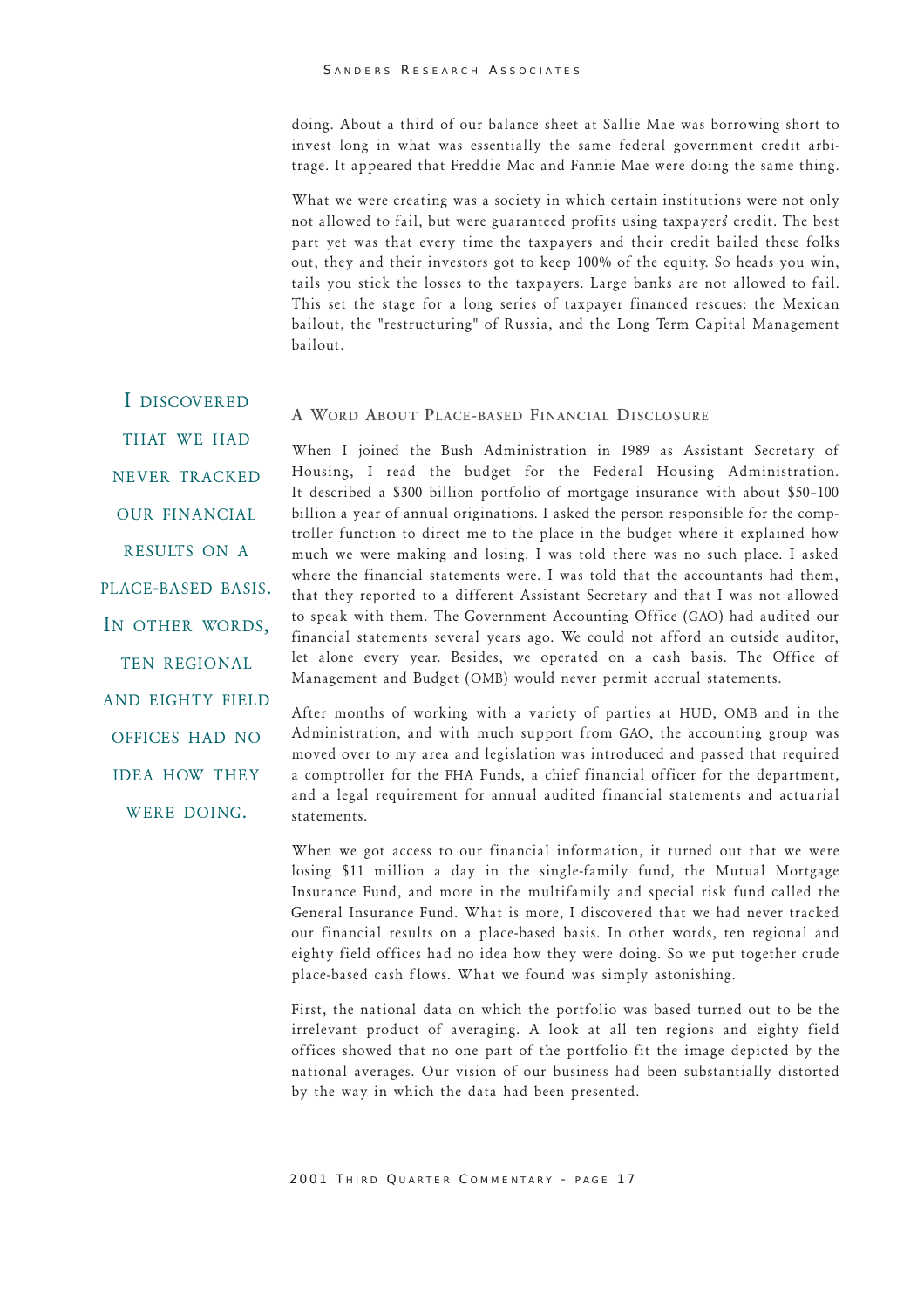Second, it turned out that over 100% of our losses were generated in two regions. The first was headquartered in Texas, and included Oklahoma, Louisiana and Arkansas. We discovered that the Texas region had lost over \$2 billion the year before. They had no idea. The second was headquartered in Colorado. What the numbers showed was that S&L fraud and HUD fraud were perpetrated by the same networks and in the same places involving the use of federal credit.

Meantime, back in Washington, everyone was talking about these two scandals -the S&L scandal and the HUD scanda-as if they were separate. It was clear that place-based financial data would have told us what had happened, who had profited and how to prevent it from happening again. It also became apparent that our investments in communities conflicted with the other federal, state and local investment in that place. There was no mechanism to optimise total government investment and operations within a place.

Federal spending seemed intentionally designed to insure that there could be no f lexibility between categories. We were spending \$55,000 a year for a woman and 1.8 children to live in a place and in a manner such that they would and indeed could never become taxpayers and get off the dole. We were spending \$150-250,000 to build public housing while HUD foreclosed homes that could be bought and fixed up for \$50,000 were available a block away. We were paying large corporations \$35-150 dollars an hour to do things that people who lived in those neighbourhoods could be trained to do. The implications were enormous: theoretically, at least, there was the opportunity, using more accurate palace based information, to place public finances on a sounder footing in which the tax payers' investment returns were positive. Therein lay a problem however, because there was no political constituency for place-based financial statements. Return on investment to special interests was not compatible with a positive return on investment to taxpayers. There were two kinds of special interests. The first were technically legal. The second were illegal. The second was growing. My refusal to follow illegal orders and success at cleaning up Iran Contra fraud ultimately led to my leaving the Administration in 1990. I was told the day after I left that the preparation of place-based financial accounting and statements had been terminated.

That was one of the reasons I turned down the opportunity to serve at the Federal Reserve and instead started Hamilton upon leaving the Bush Administration. It was the reason why we at Hamilton built Community Wizard. The Community Wizard made it possible for anyone to put together a sources and uses statement for government activities (taxes, time use, spending, credit, regulation, operations, and more) in their community. An easy step was just linking to the Consolidated Financial Reports (CAFRS). The shock of finding so much in the way of hidden assets and where the money was really going was always a pleasure to watch. Why should the finance committee chairmen of the political campaigns be the only ones to see the information on how the money works by place?

Luis Mendez, one of my partners at Dillon Read, visited me in Washington in 1996. He said that Wizard was a stupid idea, that would not work. Things were hopeless, he said. I showed Luis a printout of the CAFR for his community of

THERE WAS NO MECHANISM TO OPTIMISE TOTAL GOVERNMENT INVESTMENT AND OPERATIONS WITHIN A PLACE.

THERE WAS NO POLITICAL **CONSTITUENCY** FOR PLACE-BASED FINANCIAL STATEMENTS. RETURN ON INVESTMENT TO SPECIAL INTERESTS WAS **DIRECTLY CONTRADICTORY** TO RETURN ON INVESTMENT TO TAXPAYERS.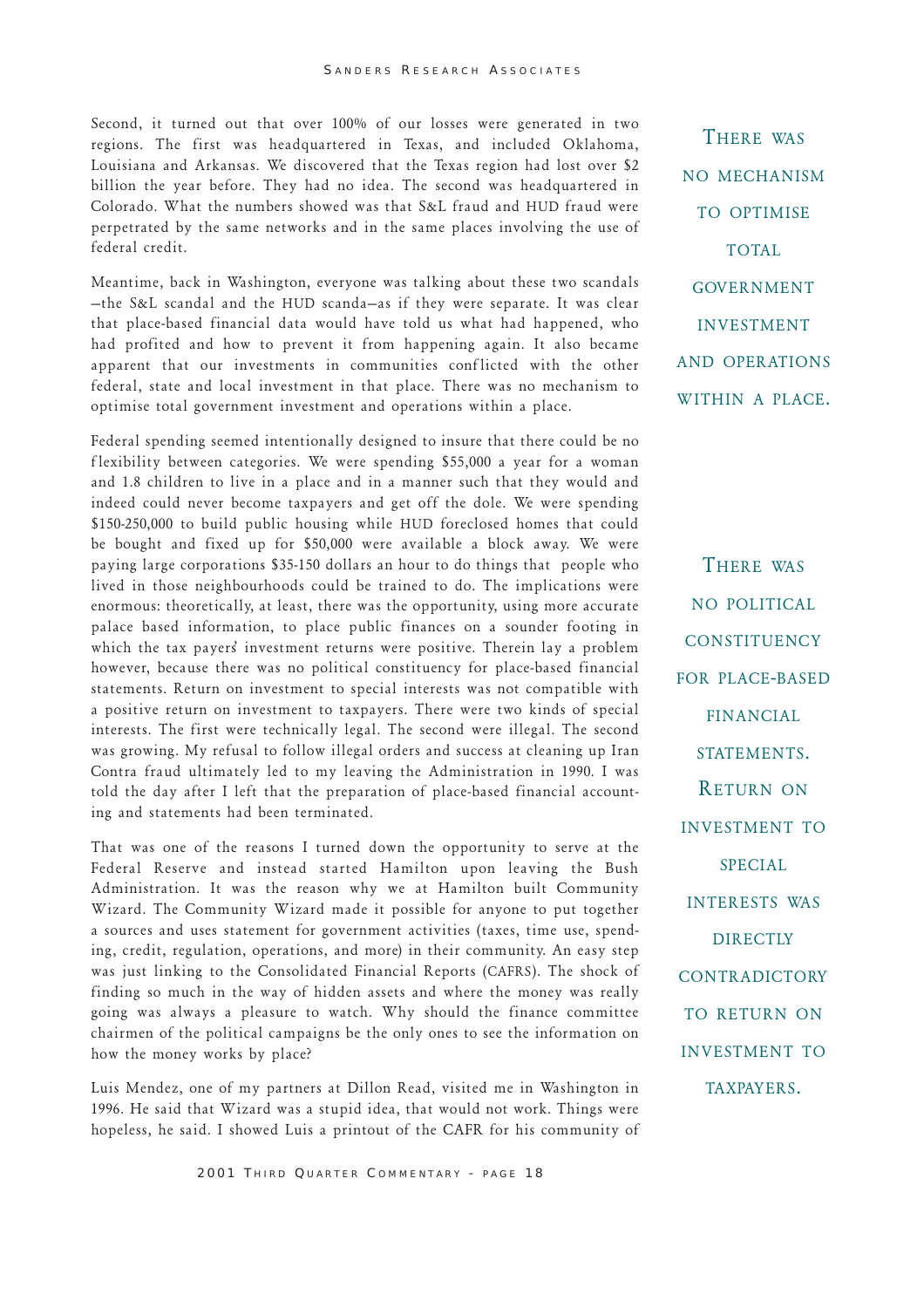#### SANDERS RESEARCH ASSOCIATES

This is not Bronxville, New York



Bronxville, New York. When he saw the figures, he exploded in rage. The first item was \$4 million of flood insurance. This was the worst form of corruption, Luis said. Apparently, Bronxville was on a hill. The next day Luis spent two hours on the phone with the Deputy Mayor of Bronxville going through each item and informing him this was all going to stop. Apparently, things were far from hopeless, once one had the information. It just took one good map to see how to fix thousands of little things, one at a time.

#### HOW THE MONEY WORKS: HUD LOAN SALES

FAR FROM HOPELESS, ONCE ONE HAD THE INFORMATION. IT JUST TOOK ONE GOOD MAP TO SEE HOW TO FIX THOU-SANDS OF LITTLE THINGS...

THINGS WERE

As non-performing mortgages cascaded into the RTC and private financial institutions in the late 1980's and early 1990's, auction markets in those loans developed. There were a wide variety of buyers-real estate investors looking to get control of properties, mortgage brokers buying and selling whole loans and securities firms looking to pool mortgages and issue new securities in the pools. The technology of mortgage workouts boomed.

HUD was the only major financial institution that stayed on the sidelines and simply let its portfolio grow, until by 1993 it had approximately \$4 billion of performing and non-performing single family mortgages and \$8 billion of multifamily mortgages. The cost of holding these mortgages in portfolio was substantial. The cost to nearby homeowners and residents was also substantial as homes sat empty and foreclosed or apartment buildings in need of workout went unattended. As field offices were overwhelmed, contractors were hired to help service the various portfolios. As the portfolio and losses grew, so did their business. And so did the criticisms. The HUD Inspector General criticised HUD for not having a loan sales program and the large portfolio of defaulted mortgages was listed as a "material weakness" by HUD's outside auditor and the OMB.

This mess on the back end of the lending and borrowing process was also shutting down the ability to continue origination volume on the front end. Credit reform legislation passed during the Bush Administration was designed to prevent S&L type scandals happening with the \$1.2 trillion of federal credit, of which HUD mortgage insurance as about one third. In addition to requiring annual financial statements and actuarial statements, new originations required loan loss reserves funded through appropriations.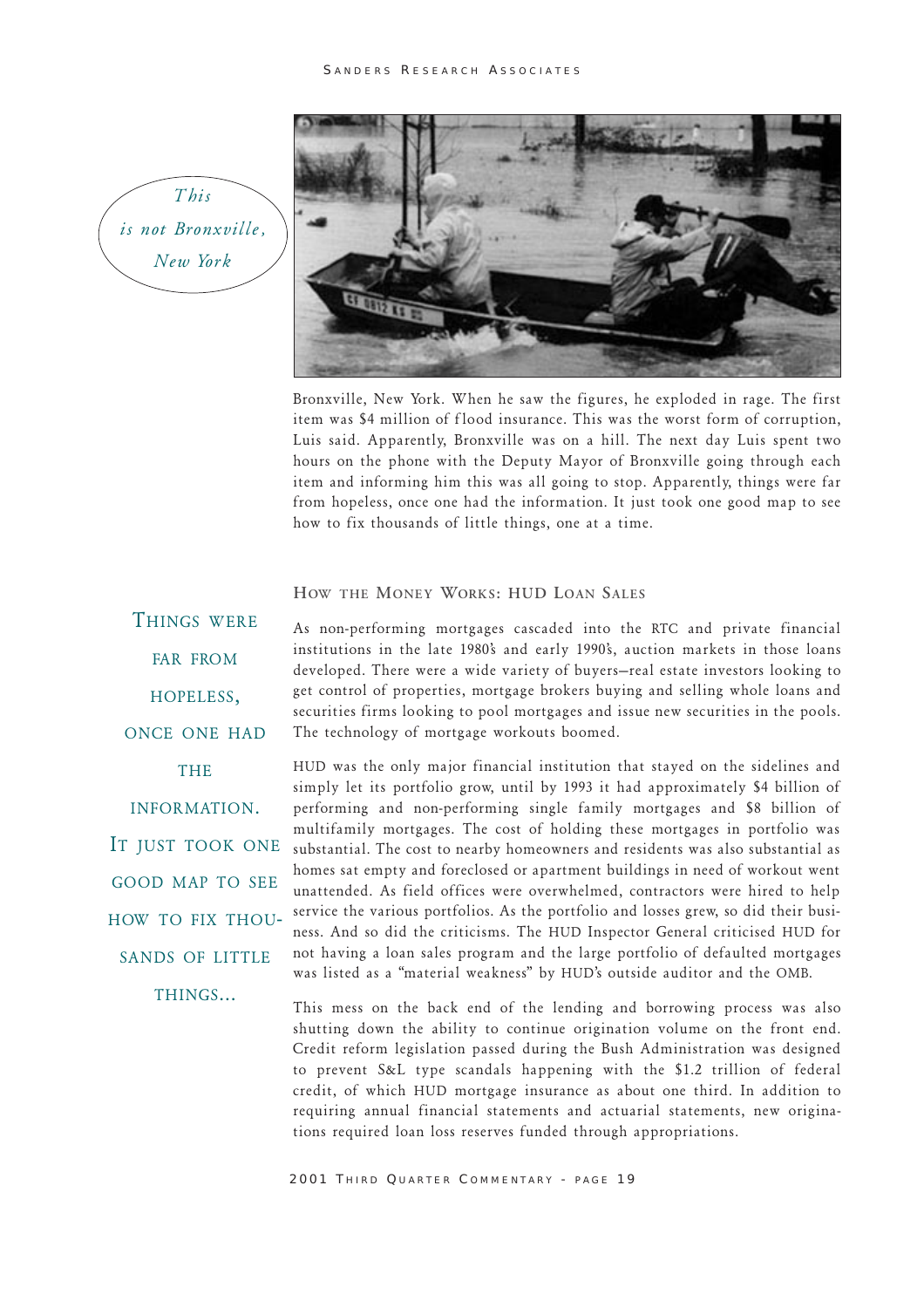In 1993, the Clinton Administration's plan to issue lots of mortgage insurance faced a funding problem. High default rates on the mortgage insurance portfolio and low recovery rates on the defaulted mortgage portfolio had serious implications for the cost and volume of new originations. That meant that the pressure was intense to substantially improve the recovery rates.

At the end of 1992, HUD issued a competitive request for proposals from contractors to improve loan loss recoveries, a competition that Hamilton won in late 1993 due in part to the total disinterest of the financial advisory industry. The experts were confident that HUD could never successfully put into operation debt servicing options, including auctions. While we shared the widespread assessment of the difficulties of getting things done, HUD's pool of data-the richest data on how all the money worked by place-was a significant attraction.

I also wanted to prototype the reengineering of government and private investment by place. HUD afforded a rare opportunity to transfer substantial amounts of assets to the private markets in a way that would encourage equity-based financing of communities-moving communities to a healthier and more productive economic basis. Hamilton sought to prototype the Community Wizard, through which the integration of new technology combined with the privatisation of government and the securitisation of the illiquid economy could create the greatest wealth.

To widespread surprise, the HUD loans sales were an astonishing operational and economic success. HUD sold \$10 billion of loans between 1994 and1997, generating \$2.2 billion of credit reform profits, and increasing recovery rates from 35% to 7090%. The performance was attributed to a variety of factors, including several innovations introduced by Hamilton:

- $\blacksquare$  Low cost access to due diligence databases and packages and forward auction calendars, through the Internet, the World Wide Web and proprietary on line systems.
- **n** Optimisation bid technology adapted by  $AT&T$  Bell Labs from their original technology used to route telephone call and airline flight crew schedules. This allowed bidders to stratify the portfolio the way they wanted to. It dramatically increased competition between all sectors of the real estate, mortgage and securities market, both large and small. This also allowed HUD to calculate

**HAMILTON** SOUGHT TO RE-ENGINEER GOVERNMENT AND **PRIVATE** INVESTMENT BY PLACE



2001 THIRD QUARTER COMMENTARY - PAGE 20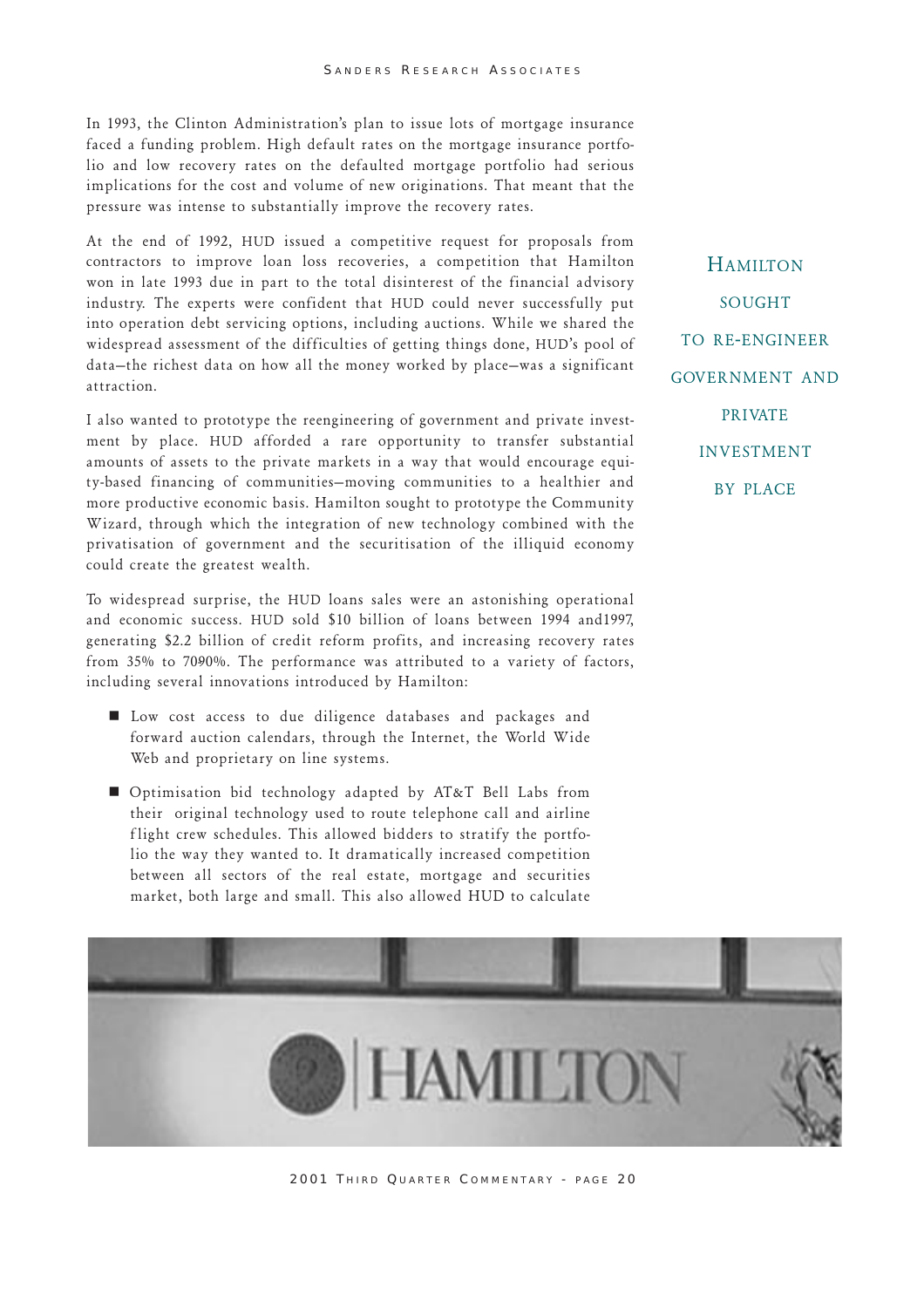the performance of numerous groups of bidders and the financial costs of less attractive measures. In short, the facts were at hand for the first time.

 $\blacksquare$  The process was improved through adaptation of software development models to bid design and management by HUD. Auctions were designed on line through the creation of detailed design books owned by the government that allowed for much more precise communication and agreements between numerous parts of the government. This instilled accountability and clarity in a highly political environment-as well as radically reducing transaction costs and the ability to ensure that HUD was not dependent on a handful of contractors.

.The HUD loan sales were a procedural but not a political success. Numerous groups and the trade and financial press were initially glowing. Barron's wrote an article entitled "Believe It or Not, HUD Does Something Right for Taxpayers" (Jim McTague, April 10, 1995) Congress and OMB were initially thrilled. The Administration and industry now had the means to fund the growth of new mortgage insurance originations. However, there were groups that felt the pinch:

- $\blacksquare$  Loan servicers were losing contract business as the defaulted portfolio decreased.
- $\blacksquare$  The enforcement teams in the Inspector General's office and General Counsel's office, which generated revenues for the government through civil money penalties on the defaulted portfolio, were unhappy. While they admitted that sales were better for HUD, they took the position that they were worse for their performance goals. Their message to the program staff was, in essence: to hell with the taxpayers, we only care about our stuff.
- n Property owners complained loudly about no longer getting below market workouts at 35%, and alluded to "special deals" they had been promised that loan sales now violated. Harvard Endowment's NHP was the most vociferous and aggressive in their lobbying against the loan sales, working through the National Association of Homebuilders and the National Multi-Housing Council. Given how many people from Harvard populated the key political appointments at Treasury, OMB, DOJ and HUD, including the lawyers who ran the real deal behind the protection of attorneyclient privilege and a maze of secrecy laws, this was a concern. Bob Rubin, Secretary of the Treasury, had been on the board of Harvard Endowment. His deputy, Lawrence Summers, had been a professor at Harvard (and would return as President in 2001). The current Harvard Endowment board member involved in Harvard's HUD investments, Pug Winokur, was also the lead investor in and Chairman of DynCorp. DynCorp was one of the leading military and intelligence agency contractors in the War on Drugs with





THE HUD LOAN SALES WERE A PROCEDURAL BUT NOT A POLITICAL SUCCESS...

THERE WERE GROUPS WHO FELT THE PINCH

 $...H$ ARVARD'S ENDOWMENT WERE THE MOST AGGRES-SIVE IN THEIR OPPOSITION...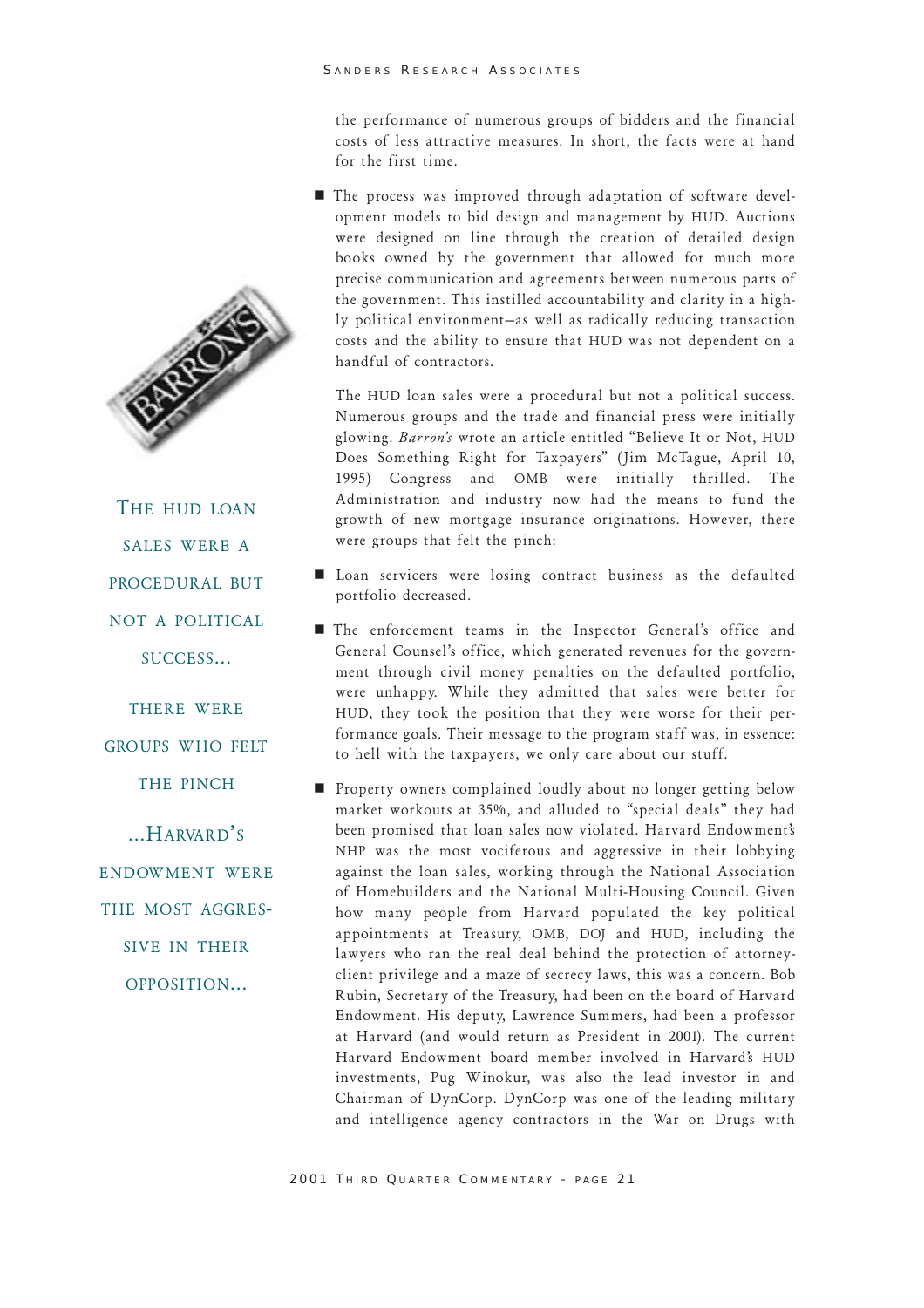contracts at DOJ, HUD and the State Department. DynCorp had a vested interest in neighbourhoods not working. DynCorp was one of the managers of the PROMIS system at DOJ and the lead contractor on DOJs Asset Forfeiture Fund.

- n Optimisation study results showed that the traditional HUD property managers and bankers were substantially under performing the bidding groups, coming in 25% or more below the winning bid levels. The message to everyone at HUD was that the absence of open disclosure and competition in their programs had cost them dear. If HUD applied the principles of disclosure and competition to new allocations of subsidy and credit, Harvard would be one of the larger losers.
- Owners, general partners and limited partners in HUD-subsidised portfolios anticipated an immediate renewal of their subsidy contracts. If the principles of SEC standards of disclosure and competition were applied to them in the future, they could face tax recapture and potential securities fraud liability.
- Other HUD contractors-HUD is essentially run and controlled by a group of defence contractors-appeared concerned that Hamilton's financial software and portfolio strategy tools gave political appointees too much knowledge of how the money worked at HUD. This would harm their purpose and the profits of their networks. Lockheed and EDS personnel regularly made it difficult to access databases that they managed for HUD.

While the loan sales were an improvement over doing nothing, they represented only a first step. The loan sales had improved recovery rates from 35% to 70-90%, generating several billions of savings. However, there was still more room for improvement. The direction in which the loan sales and the portfolio strategies were being developed created some political problems.

- $\blacksquare$  Simple auctions gave the advantage to bidders that were bidding with "hot money". So, arguably, the narcotics trafficking operation that had undermined neighbourhoods in a way that resulted in a mortgage going into default, had the money to bid the most aggressively on the auction.
- $\blacksquare$  HUD was moving to organise its bids on a place-based basis and to establish trusts in which the winning bid and performance was measured in terms of total savings to the government, not just to HUD. Such structures, once successfully prototyped and developed, would have produced a far better return for both government and the community. It would counter balance the hot money problem by providing local players with a way of outperforming national players.
- $\blacksquare$  Auctions held regularly from the field offices could move port-folio faster in a way that could help mitigate the deterioration in value while the mortgage was held in portfolio for national auctions.

THE LOAN SALES HAD IMPROVED RECOVERY RATES **FROM** 35% TO 70 -90% ... BUT THE DIRECTION IN WHICH THE LOAN SALES AND THE PORTFOLIO STRATEGIES WERE BEING DEVELOPED CREATED SOME POLITICAL PROBLEMS...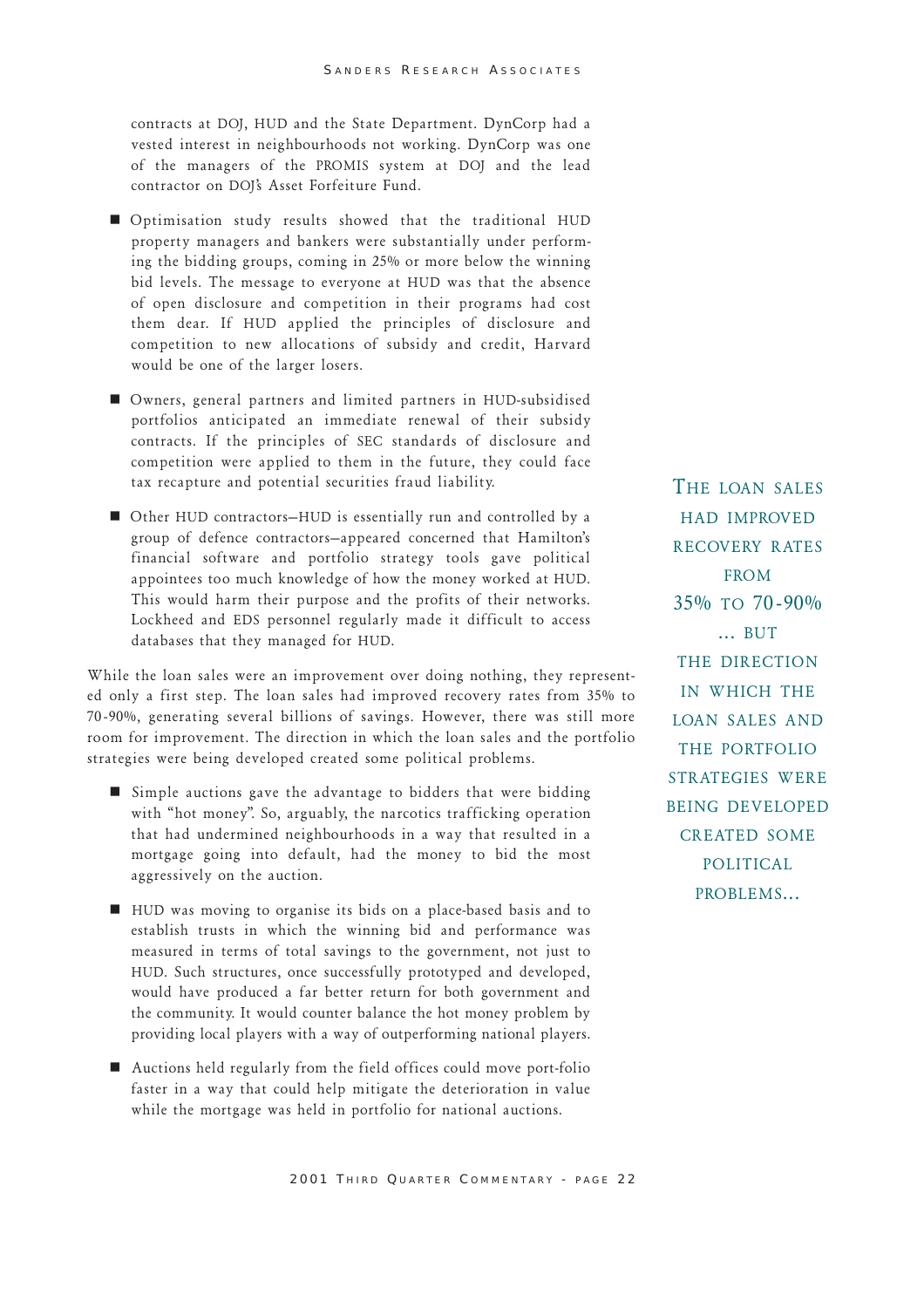**DECADES** OF INERTIA HAD CREATED A SIGNIFICANT INFRASTRUCTURE OF PEOPLE WHO MADE MONEY FROM MANAGING POVERTY NOT ENDING IT.

There was a direct conflict between the interests of both taxpayers and community homeowners and residents on the one hand, and the interests of various intermediaries and special interests on the other. Decades of inertia had created a significant infrastructure of people who made money from managing poverty-not ending it. This infrastructure included contractors, property managers, not-for-profit institutions, mortgage bankers, investment bankers, consultants, state housing finance agencies and low income activists who made money from the average American not having access to education, jobs and capital based on performance. Performance was judged on the return on investment to special interests, not the return on investment to taxpayers. The two had devolved to a point where they were pitted in a win-lose relationship.

On the face of things, the loan sales were a grand success in the capital markets, in the technology world, in the reengineering world, and to the bottom line. Behind the scenes they were unhelpful for the Democrats who had to raise money in the 1996 elections and to the Republicans who were putting forward Jack Kemp, the former secretary of HUD. Everyone needed more pork and patronage to hand out, not less.

FUND.

THE MORAL OF THIS IS SUMMED UP BY A COMMENT OF **TECHNOLOGY GURU NICHOLAS** NEGROPONTE: "IN A DIGITAL ECONOMY, DATA ABOUT **MONEY** IS WORTH MORE THAN MONEY."

HUD was a slush fund. Some say the loan sales were initially used to increase HUD WAS A SLUSH slush fund resources. If Treasury colluded with Wall Street bidders, it is entirely possible to have stolen large amounts of resources without anyone on the HUD loan sales team knowing. In addition, loan sales generated the credit subsidy and high recovery rate assumptions needed to fund large increases of new originations. Were new originations needed to keep slush fund operations going? If so, once enough credit subsidy profits were generated to fund new originations, Wizard and the place-based trusts may have exposed slush fund operations.

> In the end, HUD decided to resolve its ongoing single-family mortgage defaults with a foreclosure process that rejected resolution methods that could produce a 90% recovery rate. Instead, it chose a foreclosure and inventory property sales system that had historically produced 35% recovery rates. It was much more expensive for both defaulting and nearby homeowners, costing the HUD mortgage funds in the billions annually. The justification given by the deputy in charge of the single-family program was that maintaining a large foreclosed property inventory was essential to being a "full service real estate operation." Losing billions a year so that a government agency is "full service" is bureaucratspeak that intentionally obscures other objectives. Proof lay in the silence of the private mortgage insurance companies and the mortgage industry. These practices were fine with them. When the private sector concedes large market share to government graciously, something is up.

# THE NATIONAL SECURITY COUNCIL'S POINT OF VIEW

I used to have a partner who would always say, "Cash flow is more important than your mother." If you want to understand anything, sit in the top guy's chair and simulate the cash flows. Everything becomes very clear quickly.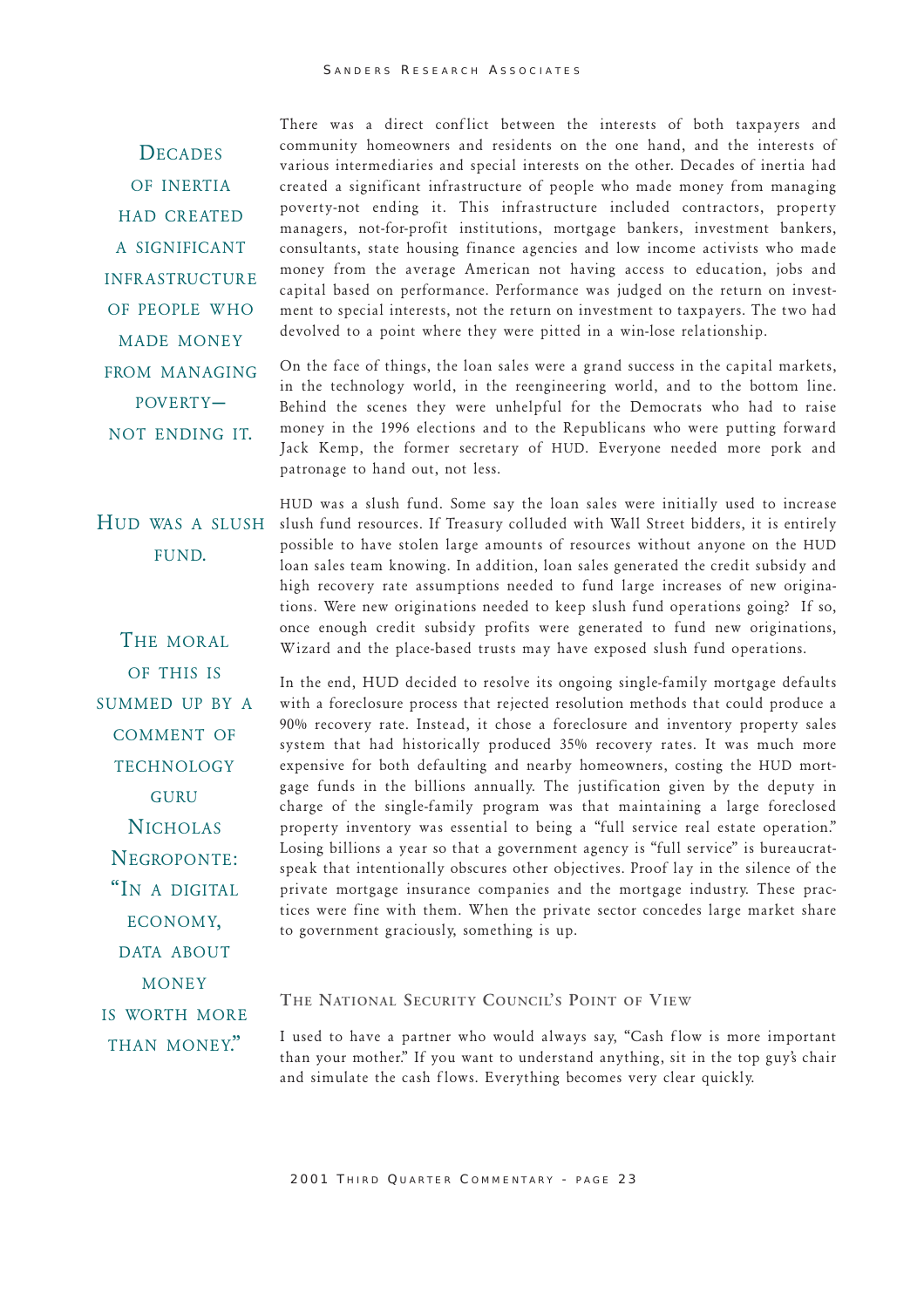Put yourself in this man's shoes: It is 1996, and you are the Secretary of the Treasury, Bob Rubin. Your job is to keep the stock market up and the deficit financed. While you would like the economy to be good, the reality is that you need the profits and capital gains of the men who run all the money to be healthy and for their reinvestment to cycle back through your financial system's pipeline.

To do this, you are dependent on the \$500 billion to \$1 trillion per annum of money laundering that passes through the American banking system as estimated by the Department of Justice. To get a proper idea of the importance of this flow to the banks that are your charge, imagine for the sake of example that the banks earn fees and commissions of 1% on those volumes. (Considering that the source of that money is illegal, 1% is almost certainly too low.) That amounts to \$5 to \$10 billion in pre-tax profits. Clearly, you need that number to grow. You need worldwide capital to move through your pipelines. One way to keep that flow growing is with government credit. Government credit supports the capital markets and prospective capital gains from

those markets attracts more money. The growth of federal and federal supported credit was simply stupefying during the 1990's. Republicans and Democrats tripped over each other in the competition to slap out ever more.

Put yourself in this man's shoes...

Another way is to run your enforcement, intelligence and military operations to consolidate the money laundering market and overall capital flow into those financial institutions that cycle the deposits and investments though the US financial markets. If you were Bob Rubin and the members of the National Security Council in 1996, you would have felt the pressure to keep the cash flow that comes through your pipelines growing. There was an election to win.

The1996 Presidential campaign was an unusually partisan one. The competition for fundraising was intense-involving lots of alleged money laundering schemes that tied into money abroad. Needless to say, the nostrum "it's the economy, stupid" that informed the 1992 Democratic campaign and victory still held. That meant that for the incumbents to win, the stock market needed to be high and interest rates and gold prices low.

FOR THE INCUMBENTS TO WIN, THE STOCK MARKET NEEDED TO BE HIGH AND INTEREST RATES AND GOLD PRICES LOW

With substantial fundraising coming from the states (New York, California, Texas, Florida and the DC area) representing the highest money laundering flows, the reality of raising money was brought home by ex-CIA chief William Colby's statement in 1995 that the drug cartels may now be calling the shots at all levels of government. Rumours abounded about money laundered into campaign coffers from government credit and deals extended to Russia and China.



2001 THIRD QUARTER COMMENTARY - PAGE 24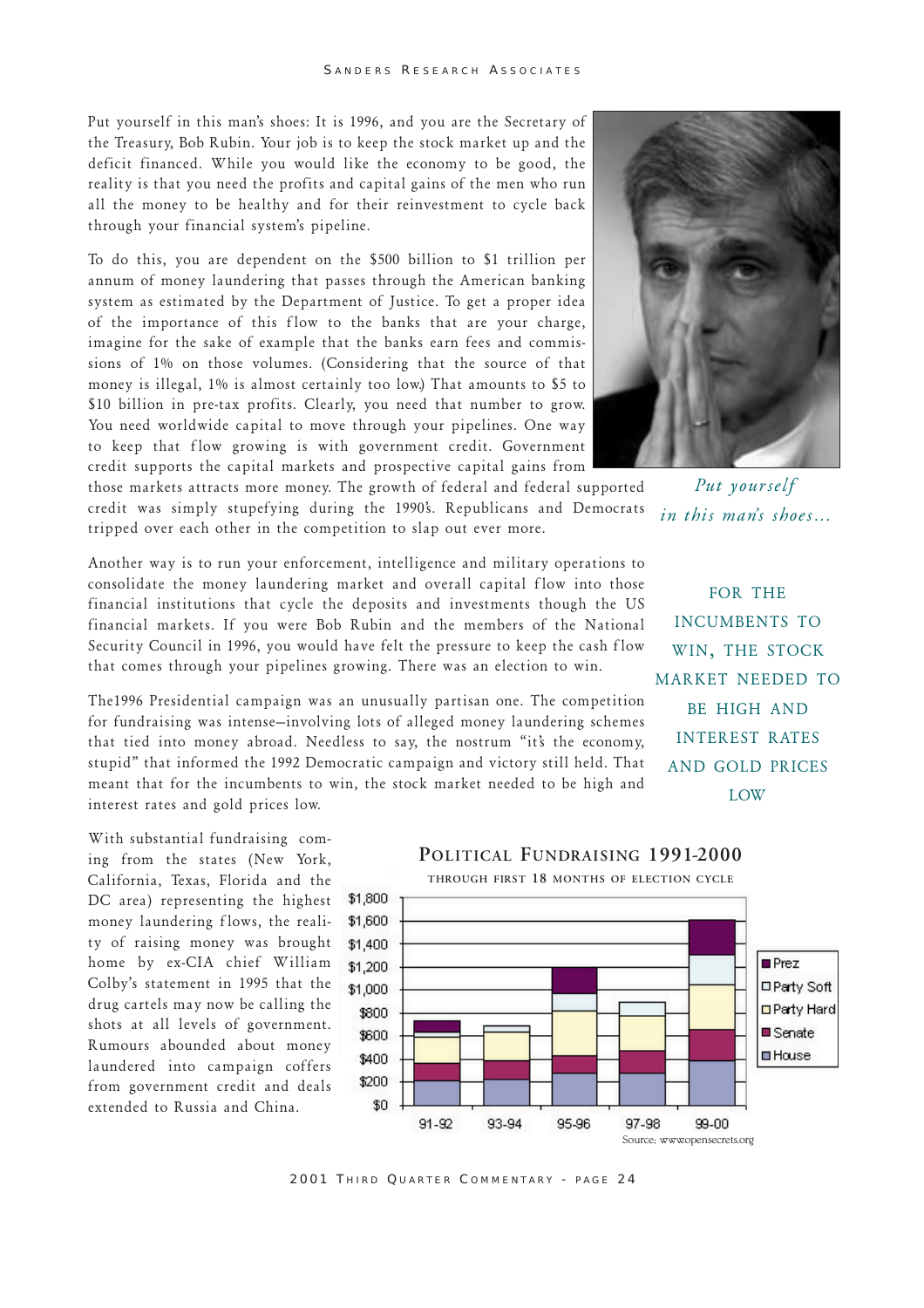FROM THE NATIONAL SECURITY COUNCIL'S POINT OF VIEW: WHAT DOES HUD HAVE TO DO WITH IT?

Let's look at HUD from Rubin's point of view.

GLOBAL MONEY LAUNDERING AND **CAPITAL ATTRACTION** IS A LOT EASIER WITH FEDERAL CREDIT. NO ONE NEEDS TO BOTHER ABOUT CREDIT **QUALITY** 

First, global money laundering and capital attraction is a lot easier with federal credit. No one needs to bother about credit quality, and it is readily marketable around the world. A significant amount of federal credit, whether on balance sheet through HUD, VA or Farmers Home, or off budget through FDIC and the GSE's, backs the US mortgage finance system. It may seem counter intuitive to imagine that federal credit could be a vehicle for money laundering, but in reality it is simplicity itself.

It is well explained in Gary Webb's book, Dark Alliance. It was published in 1998 after he was fired from the San Jose Mercury News for publishing the expose of the same title in 1996. In it, Ricky Ross, the dealer who led the crack cocaine explosion in South Central Los Angeles, explains to his Iran Contra supplier that he has a cash problem. The problem is that he has millions in cash underneath his bed and it just keeps growing. What can he do with the cash? The supplier says, "Don't you know, you buy real estate." So Ricky bought a string of properties. He wasnt alone. Some estimates of the volume of Florida real estate transactions funded by illicit cash are as high as 70%. The lesson is clear. Publicly traded homebuilding and mortgage banking operations can be both a turbocharged cash and capital gains machine. As of 1996, homebuilding and mortgage banking was unimpeded by any money laundering enforcement.

The following encounter illustrates this. At the Money Laundering Alert's annual conference in Miami in the spring of 2000, I asked the senior representative of the US Treasurys money laundering group, FinCen, what plans they had for protecting the federal credit programs particularly the ones in homebuilding and mortgage banking from money laundering. To her credit, she answered, "not only do I not know the answer to your question, I do not know enough about the federal credit programs to understand your question.

I then visited the vendor fair. All the software providers who helped banks comply with money laundering regulation said that their banking clients would not let them near their mortgage banking subsidiaries, which were booming. A visit with the Lexus-Nexus affiliate indicated that the only reference he could find to money laundering enforcement in US homebuilding and mortgage banking indicated that HUD was the responsible enforcement authority-which means there was none.

THE NATIONAL SECURITY COUNCIL'S POINT OF VIEW: THE DARK **ALLIANCE ALLEGATIONS** 

Another one of Bob Rubin and the NSC's problems in 1996 was that the information regarding government narcotics trafficking kept seeping into the public awareness in a manner that could impair essential narcotics trafficking profits and reinvestment thereof.

Government deficit financing both in the US and worldwide had for decades depended on an ever-expanding illegal narcotics trade. Narcotics had been a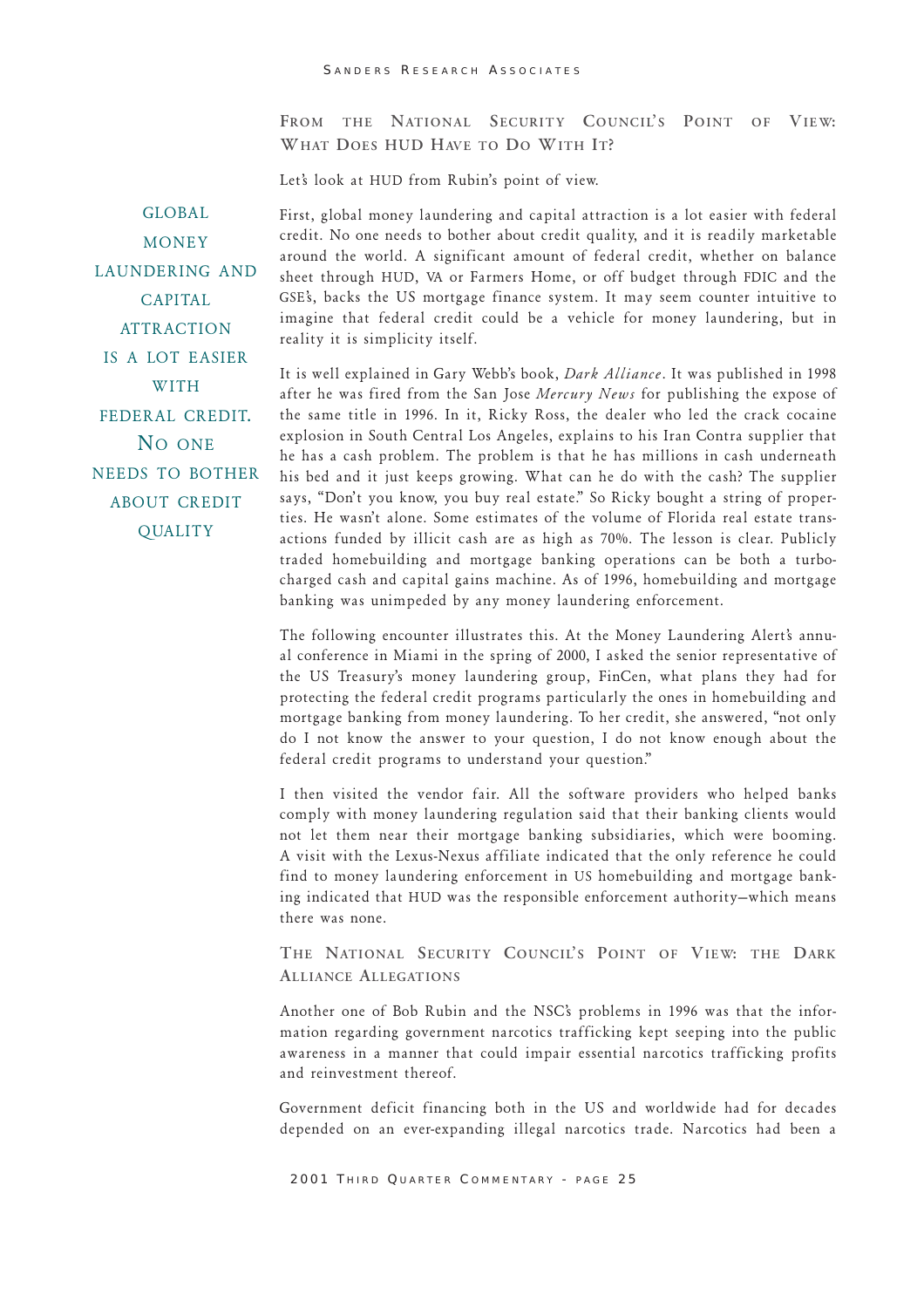banking business from the beginning, controlled for the benefit of those who wanted large pools of deposits to finance new investments or to take in payment for trade from those who could not access credit.

As head of the arbitrage desk at Goldman Sachs for many years, Rubin would have seen the process by which organised crime profits, cycled through Wall Street, bought up corporate America through mergers and acquisitions and leveraged buyouts. This was a game he must have understood.

# THE NATIONAL SECURITY COUNCIL'S POINT OF VIEW: MISSING MONEY AND SLUSH FUNDS

One of my accomplishments in the Bush Administration was to persuade the Office of Management and Budget to allow us to create a legal requirement that HUD and its component parts have a Chief Financial Officer (CFO) and audited annual financial statements with actuarial studies, and then to require it of all the other federal credit programs. After we won OMBs support, the notion of CFOs, accrual statements and outside audits caught on all round the government. One of the reasons the "missing money" problems have come to the fore is that GAO is continually announcing that such and such an agency can not produce audited financials as required and the amount of the adjustments without documentation it requires to get the agency and the US Treasury to agree is such and such.

In March 2000, the HUD Inspector General testified that HUD would not publish financial statements for fiscal 1999 and that the undocumentable adjustments made so far to balance the books was \$59 billion. A close reading of the undecipherable preliminary audit indicated that, in fact, the number was \$17 billion in fiscal 1998 and \$70 billion on the asset side and \$59 billion on the liability side in fiscal 1999. As a practical matter, since HUD was assuring us that their systems did not work and that they had simply not bothered to check their accounts and cash balances in the old fashioned way using paper and pencil, we had no numbers of any meaning. In fact, anything was possible. Worse yet, GAO reports of the Treasury accounting systems-both as to their reliability and control by private contractors-are also disturbing. With little or no "info-sovereignty", the internal controls are insufficient to assure that cash balance reconciliation between an agency such as HUD and Treasury are accurate.

When an agency can issue government guarantees and not record what they have issued correctly and then write checks that are not recorded correctly, then one or more of the players that handle the money, namely the US Treasury, the Federal Reserve Bank of New York, AMS and Lockheed, may be in a position to steal literally hundreds of billions of dollars with no one the wiser except those enjoying the fruits.

Such a thought seemed far-fetched not that long ago. Indeed, in 1994 after the first FHA/HUD financial audit was published, a mortgage banker came to see me. He was a serious engineering type who clearly worked hard and mastered the details of his business. He was distressed, he said. For decades he had been keeping a tally of total outstanding FHA/HUD mortgage insurance credit. He had

...THE HUD INSPECTOR GENERAL TESTIFIED THAT UNDOCUMENTABLE ADJUSTMENTS MADE SO FAR TO BALANCE THE BOOKS W<sub>A</sub>S \$59 BILLION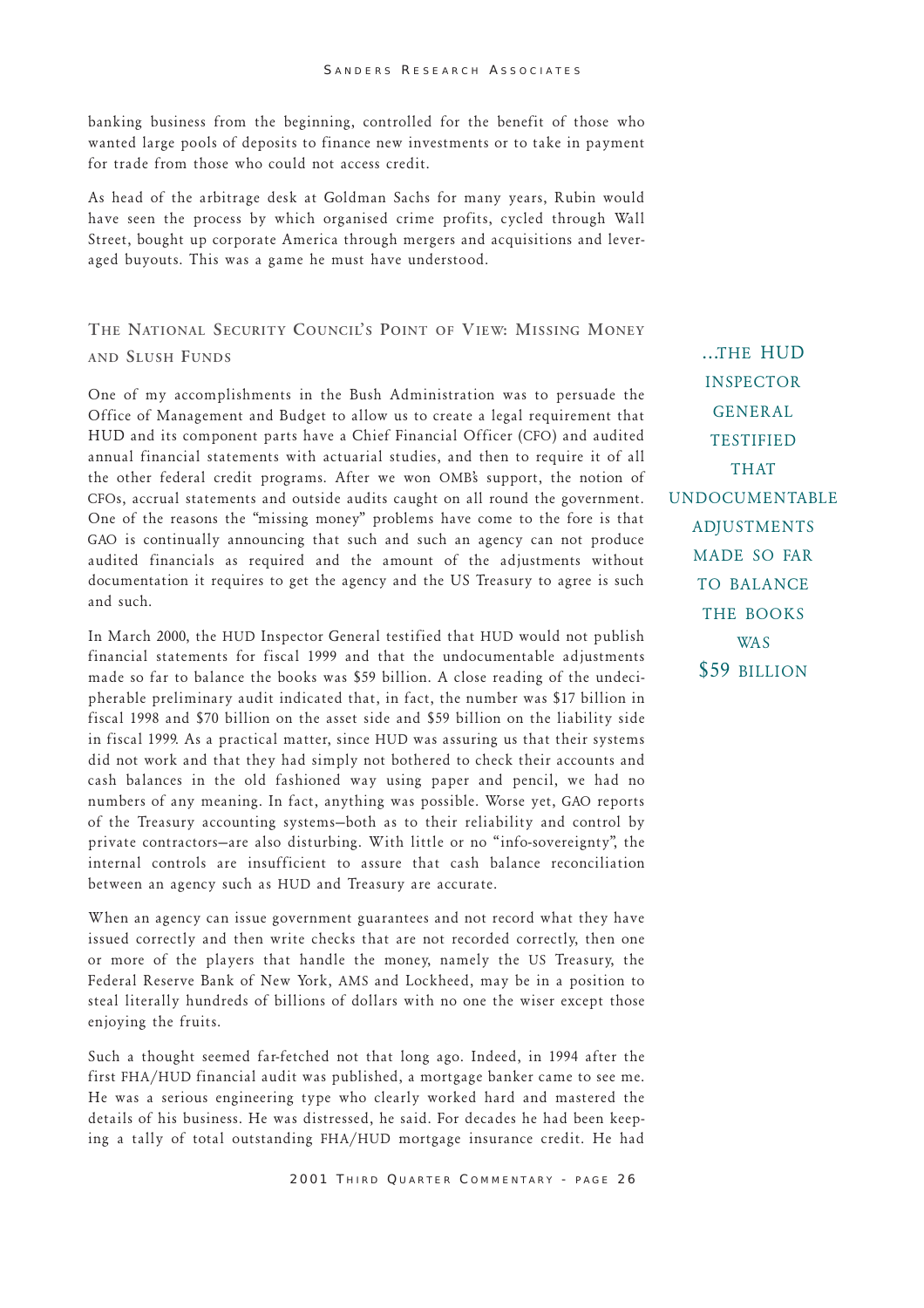

brought printouts of his database for me. It turned out that the government's published financial statements showed the amount outstanding was substantially less than the actual amount outstanding. He was sure.

**THE INDICATIONS** ARE GROW ING THAT TREASURY AND OMB ARE ENGAGING IN FRAUDULENT THAT THE KEY FINANCING, ACCOUNTING AND PAYMENTS SYSTEMS ARE RUN BY **CONTRACTORS** WHO ARE EITHER IN ON THE DEAL OR TURN A BLIND EYE.

I assumed that the guy was crazy. If what he said were true, then the US Treasury and the Federal Reserve would have to be complicit in significant fraud, including securities fraud. This was inconceivable. To this day, I regret not accepting a copy of the printouts from his databases. I wonder if they might have illuminated what our Wizard and other portfolio tools were about to find. They might have helped explain why our efforts to distribute information on the HUD outstanding mortgage and defaulted mortgage portfolios inspired such opposition and distress.

The indications are growing that Treasury and OMB are engaging in fraudulent transactions and that the key financing, accounting and payments systems are TRANSACTIONS AND run by contractors who are either in on the deal or turn a blind eye. What this means is that the financial disclosure provided by the federal government may be essentially meaningless. It does not take long to realise that in a world with no financial controls-with the fox in control of the chicken coop-anything is possible. Life in the federal government is an endless series of shortcuts under impossible political stress and risk. With no internal financial controls, things can go far off course with no way for reasonable people to stop it.

> The allegations about HUD missing money and slush funds that have come my way in the last few years are many and I have no way to sort through what is fact and what is fiction. At some point, however, there is merit to the saying that was thrown in my face so many times over the last six years, "where there is smoke there is likely to be fire." Here are some of them:

- $\blacksquare$  HUD is being used to finance covert intelligence and military operations and research projects both domestically and globally.
- Some of this funding is "black budget"; that is, it is not disclosed to or approved by Congress. That means it is in violation of the US Constitution.
- $\blacksquare$  HUD is one of the federal slush funds used to manage the accounts for domestic narcotics trafficking and to inventory profits on-shore where they are safe from foreign interference
- $\blacksquare$  State and local housing agencies that are used as local managers and